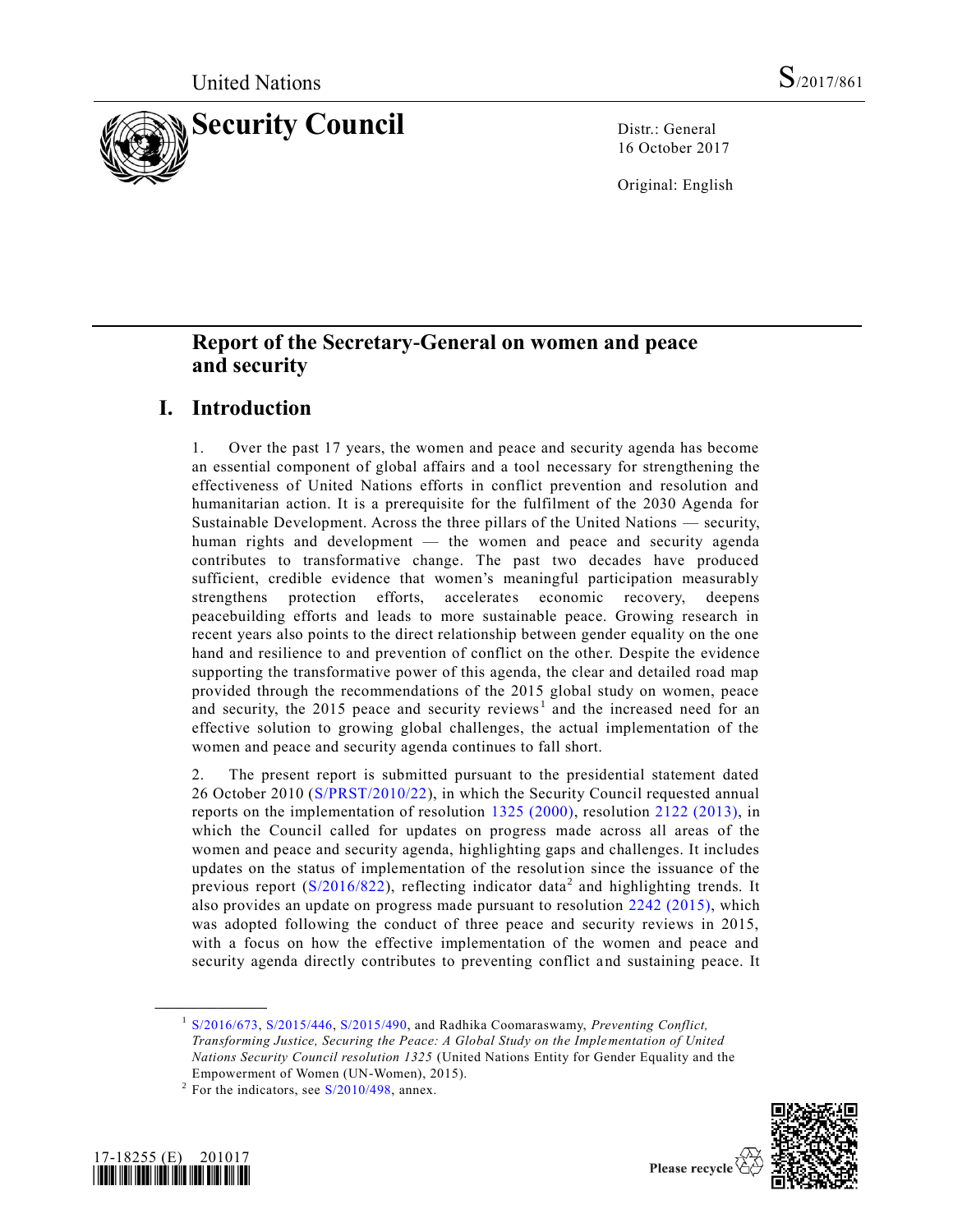offers a set of core, overarching and catalytic recommendations that speak to the most fundamental challenges.

3. The report is based on data and analysis provided by entities of the United Nations system, including peace operations and country teams, and inputs from Member States, regional organizations and civil society.

# **II. Overview of progress**

4. In the previous report [\(S/2016/822\)](https://undocs.org/S/2016/822), all stakeholders were called upon to recommit to action across five key areas: (a) bringing women's participation and leadership to the core of peace and security efforts; (b) protecting the human rights of women and girls during and after conflict; (c) ensuring gender-responsive planning and accountability for results; (d) strengthening gender architecture and technical expertise; and (e) financing the women and peace and security agenda. Each of these areas remains a priority today, and progress on each is discussed herein.

5. I am heartened by the level of reflection within the international community since 2015 on what preventing conflict and sustaining peace mean in practice and by efforts to bring inclusivity, equality and human rights to the centre of those discussions. However, our actions — especially in today's changing world remain inadequate. The twin resolutions on sustaining peace (Security Council resolution [2282 \(2016\)](https://undocs.org/S/RES/2282(2016)) and General Assembly resolution [70/262\)](https://undocs.org/A/RES/70/262) underscore the importance of women's leadership and meaningful participation in the prevention and resolution of conflict and peacebuilding, recognize the need to increase the representation of women at all levels of decision-making and call for strengthened partnerships with civil society, including women's organizations and women's peace activists. To be effective, however, preventive measures need to move beyond addressing the imminence of crisis and must tackle the structural and root causes of crisis, including inequality.

6. Commitments become meaningful accomplishments, changing lives and transforming societies, only upon implementation. Efforts for peace and security, sustainable development and human rights therefore must be linked not only in words but in practice. Women peacebuilders have long carried the message of conflict prevention, calling for an end to war and acting as informal mediators and first responders. Nearly two decades ago, the movement for a stronger global focus on conflict prevention and inclusive decision-making in the context of complex global challenges of peace and security became the force behind the women and peace and security agenda. Today, evidence continues to show the foresight of this agenda, demonstrating that the sustainability of peace depends directly on the consistency of women's engagement in peace processes, politics, governance, institution-building, the rule of law, the security sector and economic recovery, and that the levels of gender equality and the security of women are among the most reliable indicators of peace.

7. Since taking office, I have pursued a transformative organizational shift towards a coordinated, robust and holistic approach to conflict prevention, rooted in gender equality, through the ongoing reform of the Organization's peace and security architecture and development and management systems along with efforts to increase gender parity and address sexual exploitation and abuse. Crucial strategies for integrating and bolstering gender equality in the conflict prevention work of the United Nations include guaranteeing women's meaningful leadership and participation, strengthening technical expertise in the area of gender equality, investing in gender and conflict analysis and ensuring adequate financing for gender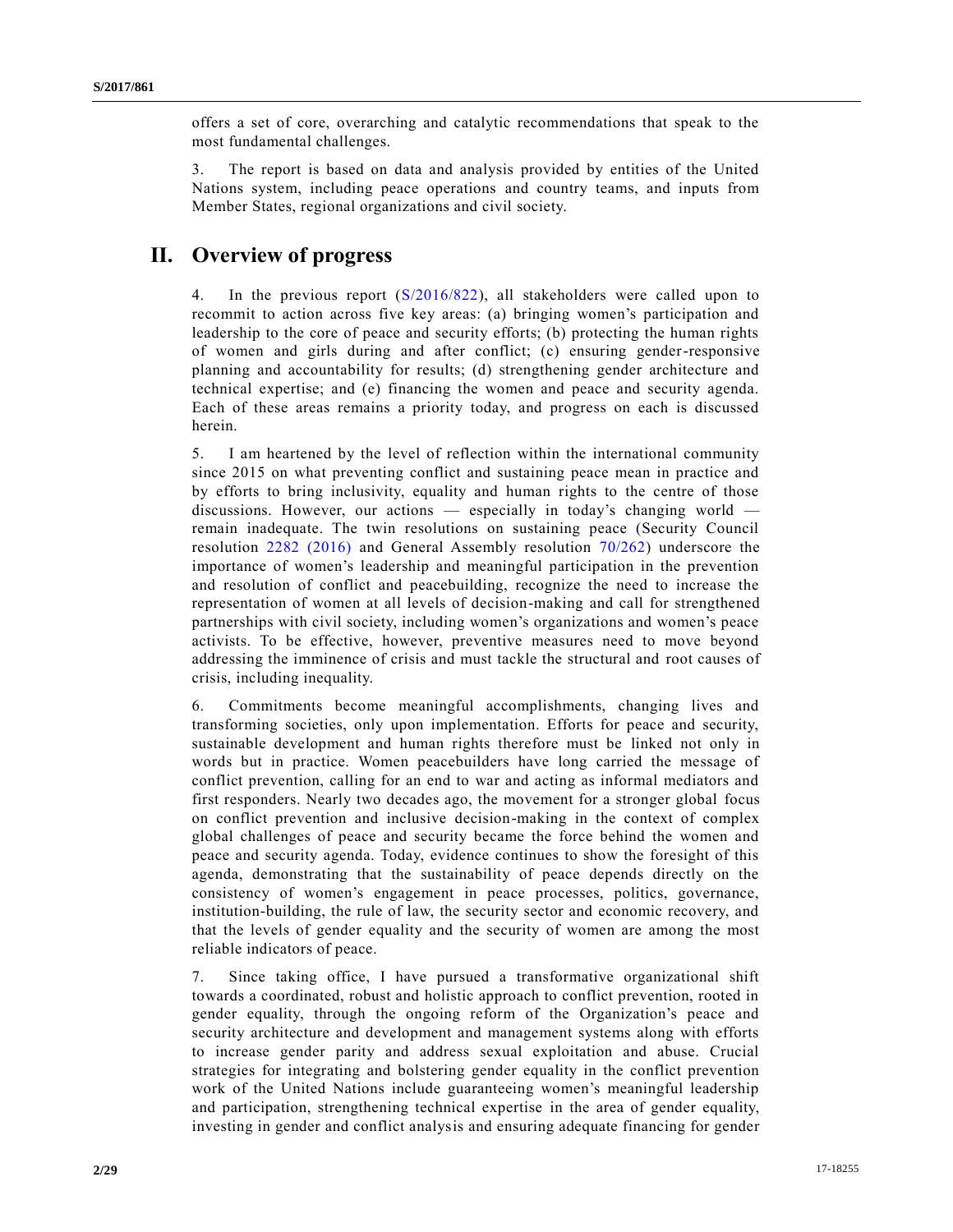equality and women and peace and security programming. I am committed to ensuring the increased visibility and promotion of this agenda at every opportunity. In July, the Deputy Secretary-General led a joint high-level mission of the United Nations and the African Union to Nigeria and the Democratic Republic of the Congo — the first-ever mission of its kind to focus on women, peace, security and development.<sup>3</sup> The findings of the mission were conveyed to the Security Council the following month, and I welcome the request of Council members to make the conduct of such missions a more regular practice.

8. At the United Nations, we have begun to undertake initiatives that respond to the 2015 high-level reviews. The women's peace and humanitarian fund<sup>4</sup> is supporting programmes on the ground. The Security Council now holds regular expert meetings on women and peace and security and invites representatives of civil society to participate in country-specific briefings. Gender equality is given prominence in other peace and security agendas, including on preventing violent extremism and human trafficking and on youth, peace and security. I am encouraged by the proliferation of initiatives on inclusive mediation and national implementation of resolution [1325 \(2000\)](https://undocs.org/S/RES/1325(2000)) and the tireless pursuit of justice, dignity and support for survivors of conflict-related sexual violence. These are all signs of a growing chorus in the international community of those who are appalled by the persistent and archaic political marginalization of women in decision-making on peace and security issues and who are determined to find solutions to the suffering unleashed by the recent wave of conflict and humanitarian crises.

## **A. Implementing the women and peace and security agenda in peace processes and in efforts to prevent the emergence and relapse of violent conflict**

9. On 13 September 2017, I announced the creation of a High-level Advisory Board on Mediation, which will provide me with advice on mediation initiatives around the world. The Board is composed of 18 current and former global leaders, senior officials and renowned experts, 9 of them women. As the United Nations commits to a surge in diplomacy for peace, my mediation and conflict prevention initiatives will build on ongoing work, such as that carried out by the joint programme of the United Nations Development Programme (UNDP) and the Department of Political Affairs on building national capacity for conflict prevention, that supports conflict analysis and seeks to increase the inclusivity of mediation processes as well as technical assistance, capacity-building and resources, where needed, with a view to achieving equal representation of women among national and local mediators. In my 2018 report on women and peace and security, I intend to place a special emphasis on assessing the quality of participation and representation of women in peace processes, including in the various institutions tasked with implementing peace agreements. I urge Member States to contribute information and analysis in this regard. Although such data can be challenging to track, it is essential for the improvement of strategies for sustaining peace.

10. The United Nations must support measures that increase women's participation in peace processes at all levels. At this time, inclusive processes should be the rule, not the exception. While global data on women's participation and influence in peace processes show improvement over time, the data available for 2016 indicate some concerning trends and expose ongoing barriers to the meaningful participation

 $3$  See [S/PV.8022.](https://undocs.org/S/PV.8022)

<sup>4</sup> Formerly the Global Acceleration Instrument for Women, Peace and Security and Humanitarian Action, as per a decision of its Funding Board in September 2017; see www.wphfund.org.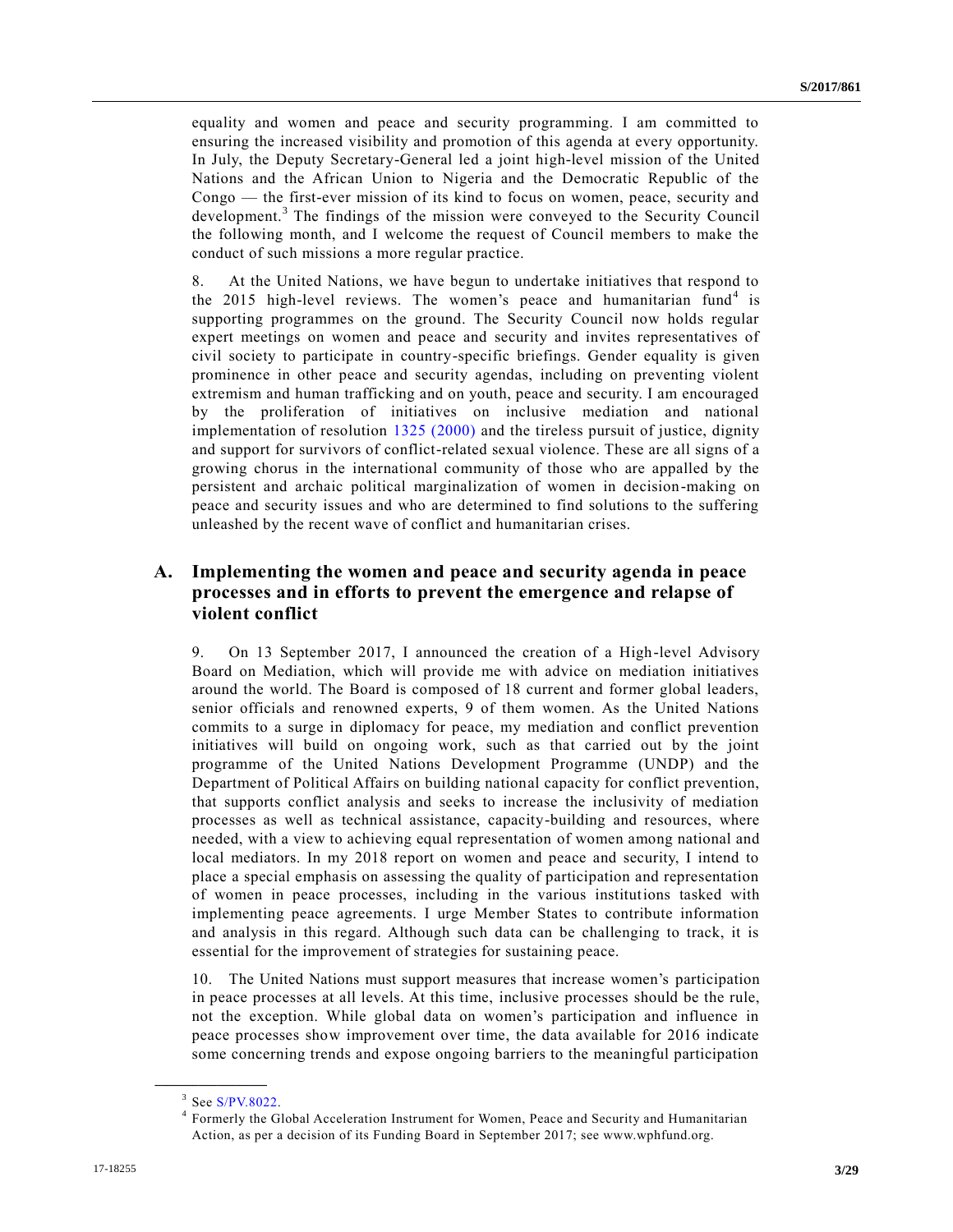of women in mediation, ranging from women's overall participation in mediation to requests for and inclusion of gender expertise in such processes to consultations with civil society and the inclusion of gender-sensitive provisions in peace agreements. This non-linear progress highlights the need to translate good practice into standard practice and to ensure that effective mechanisms are established to ensure the meaningful measurement of results.

11. Women continue to be underrepresented among delegations to peace processes led or co-led by the United Nations and as chief negotiators, despite the existence of a normative framework for women's meaningful and equal participation and an evidence base supporting the link between women's participation and the durability of peace agreements. The number of women who have served as chief mediators remains low, although in 2016 several women appointed to senior roles assumed mediation-related and good offices functions.<sup>5</sup>

12. In 2016 there was a slight decrease in women's overall participation among delegations to peace processes led or co-led by the United Nations compared with the previous year. Of the 9 processes tracked,<sup>6</sup> senior women were represented in 11 delegations, compared with in 8 processes and 12 delegations in 2015 and 9 processes and 17 delegations in 2014. Similar to previous years, not every negotiating party included senior women delegates. Where women were represented, they were in the minority, a trend that is evident in all peace processes. For instance, at the 2016 Myanmar Union peace conference, a peace process not co-led by the United Nations, only 7 women were included in a 75-member delegation.

13. There were also fewer requests for gender expertise for those processes. In 2016, such expertise was requested and provided in only four of seven (57 per cent) applicable mediation processes led or co-led by the United Nations,  $\overline{a}$  a decrease from 89 per cent in 2015, 67 per cent in 2014 and 88 per cent in 2013. Of the processes that did not request specific gender expertise in 2016, two included long term engagements with the same parties for which the United Nations has provided gender expertise in previous years.<sup>8</sup>

14. While the improved capacity of staff and senior leadership does not replace dedicated gender expertise, the Department of Political Affairs has since 2011 been building that capacity and promoting overall awareness of gender-specific commitments, thereby providing the tools and strategies necessary for gendersensitive mediation, including through the recent publication of Guidance on Gender and Inclusive Mediation Strategies, which offers practical strategies and tools to assist in the design of inclusive mediation strategies and the incorporation of gender-sensitive provisions in thematic areas of peace agreements. In addition, all mediation support teams backstopping ongoing peace processes led or co-led by

<sup>&</sup>lt;sup>5</sup> This includes women holding positions of Deputy Special Representative (5), Special Coordinator (1) and Deputy Special Advisers (3) supporting mediation-related processes and good offices, including in Cyprus, Lebanon, Libya and West Africa.

<sup>6</sup> In 2016 the United Nations served as the lead or co-lead mediator in 11 mediation processes, 2 of which were established to settle border and name disputes, processes for which data are not tracked, and 9 of which were active. The active processes relate to: Cyprus; the Geneva International Discussions; Equatorial Guinea and Gabon; Guyana and Venezuela (Bolivarian Republic of); Libya; the Sudan (Darfur); the Syrian Arab Republic; Western Sahara; and Yemen.

 $7$  As two negotiations take place at the Minister/Head of State level to settle border and name disputes, the provision of gender expertise and the consultations with civil society organizations are not directly applicable.

<sup>&</sup>lt;sup>8</sup> Expertise was previously requested in the long-term engagements of Western Sahara and the Geneva International Discussions.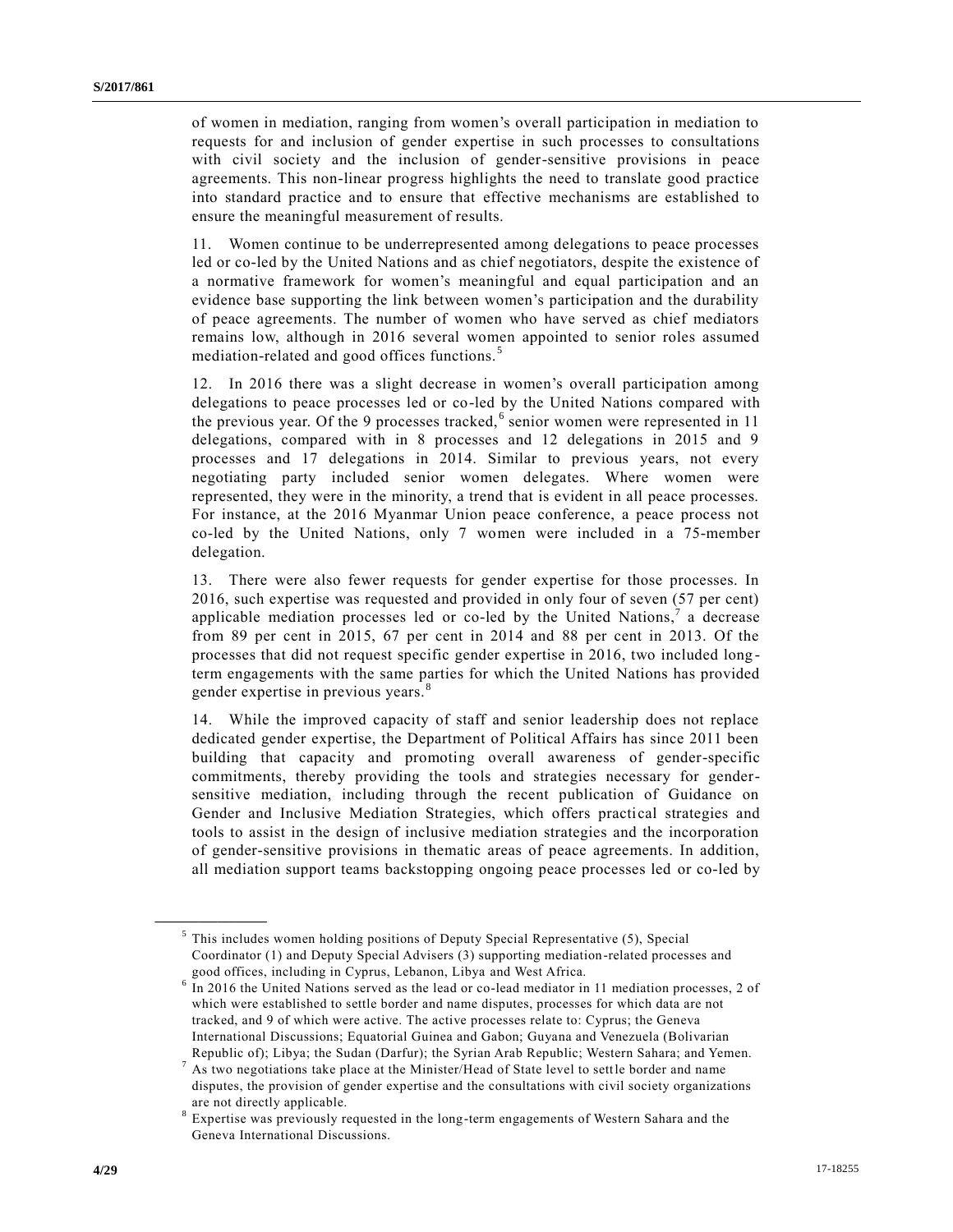the United Nations in 2016 included women, an accomplishment maintained since 2012.

15. Inclusive mediation processes require consultation with diverse stakeholders, including women's organizations. Yet while consultations with civil society were carried out in 100 per cent of peace negotiations led or co-led by the United Nations in 2014 and 2015, the figure dropped to 86 per cent in 2016, when such consultations were conducted in only six of seven processes.<sup>9</sup> Several of the consultations, however, illustrate the willingness and capacity of civil society to participate in consultations despite extremely difficult contexts. For example, the Office of the Special Envoy of the Secretary-General for Syria continued to work with the women's advisory board and established a civil society support room. Through those mechanisms, the Special Envoy and senior advisers have consulted more than 130 representatives of over 500 civil society organizations. Between 30 and 40 per cent of participants in those consultations were women, and their representation increased steadily. While consultations are important for ensuring that the perspectives of Syrian society are represented at the talks being held in Geneva, they do not constitute direct participation and meaningful inclusion of women in negotiating parties' delegations to peace talks, as called for in Security Council resolution [2242 \(2015\).](https://undocs.org/S/RES/2242(2015)) In Colombia, under its current mandate to verify the ceasefire and laying down of weapons by the Revolutionary Armed Forces of Colombia — People's Army, the United Nations Verification Mission in Colombia facilitated dialogue between women's organizations and members of the monitoring and verification mechanism, building confidence in the process among local communities.

16. After consistent increases between 2010 and 2015, the percentage of signed peace agreements containing gender-specific provisions declined in  $2016$ ,<sup>10</sup> when only half of the six signed agreements<sup>11</sup> contained such provisions, as compared with 70 per cent in 2015. The average number of gender-specific provisions contained in peace agreements in 2016 was inflated because the comprehensive Colombian peace agreement contained more than 100 such provisions.<sup>12</sup> Although causal data are not available, women's participation and leadership in mediation efforts and gender expertise have a significant impact on the inclusion of gendersensitive provisions in peace agreements, as demonstrated by the Colombian example.

17. One positive trend has been the initiation of national and regional networks of women mediators. In March 2017, the African Union established the African Network of Women in Conflict Prevention and Peace Mediation, also known as "FemWise". Led by Italy, the Mediterranean Women Mediators Network is expected to be launched before the end of 2017, building on the Initiative on Mediation in the Mediterranean. Emerging networks, along with existing ones such as the Nordic Women's Mediators Network, provide a resource for linking knowledge and capacity across mediation efforts locally and globally. I stress the importance of ensuring synergy and collaboration among such networks to promote mutual learning, information-sharing, sustainability and use of the expertise and resources

 $9$  In the Darfur (Sudan) process, no consultations with civil society took place in 2016.

<sup>&</sup>lt;sup>10</sup> For the purpose of data collection, the Department of Political Affairs includes cessation-ofhostilities or ceasefire agreements and comprehensive and partial peace agreements under the term "peace agreements". These are signed by at least two parties to a conflict intending to end or significantly transform a violent conflict so that it may be addressed in a more constructive manner.

<sup>&</sup>lt;sup>11</sup> Concluded in Afghanistan, Colombia and the Democratic Republic of the Congo.

<sup>&</sup>lt;sup>12</sup> The Democratic Republic of the Congo is the only other country that signed a peace agreement with at least one provision on conflict-related sexual violence in 2016.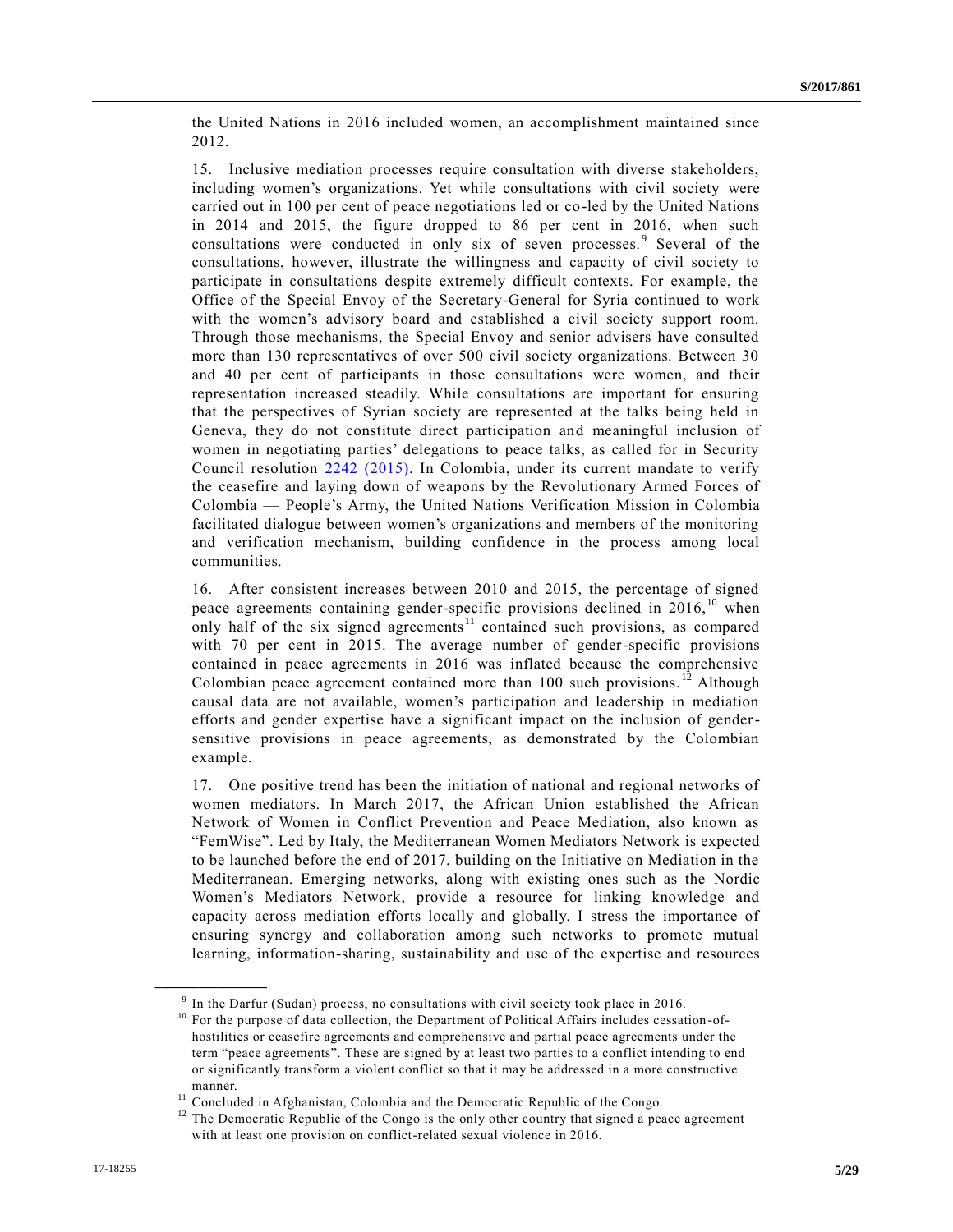they provide as we strive to achieve the equal and meaningful participation of women as mediators, and requested my Senior Adviser on Policy to support efforts in that regard.

## **B. Protecting and promoting the rights and leadership of women and girls in mission and humanitarian settings**

18. The world is facing a protection crisis. At the end of 2016 there were more than  $65.5$  million forcibly displaced individuals worldwide.<sup>13</sup> Durable solutions must be developed that address the root causes of violence and conflict, ensure meaningful and equal participation of women and support the efforts of institutions to meet the needs of all, especially those who are most at risk and the hardest to reach. Effective collaboration will require intensified action across a broad range of areas. Sexual and gender-based violence must be addressed outright and as early warning indicators of conflict and violence, and gender-sensitive protection environments must be ensured.

19. I am deeply concerned about all forms of gender-based violence, including violations against women's human rights defenders, who stand at the front lines to protect and promote the rights of women and girls and gender equality overall. Alarming accounts of threats and violence continue to emerge across regions, with individuals or groups targeted for speaking out against violations and for challenging traditional notions of family and gender roles in their societies. The repression of human rights, particularly the right of women to the enjoyment of freedom of speech, assembly and other fundamental rights, is an early warning sign of impending conflict.<sup>14</sup> Similarly, new research has demonstrated a correlation between rates of violence against women and outbreaks of conflict, further underscoring the need to consider the security of women and girls in conflict prevention efforts.<sup>15</sup> I urge Member States to develop and institutionalize protection mechanisms for defenders of women's human rights, publicly condemn violence and discrimination against them and acknowledge their critical contribution to peace and security.

## **Addressing conflict-related sexual violence**

20. While progress towards the prevention of and response to conflict has multiplied over the past decade, conflict-related sexual violence continues to be perpetrated across diverse situational and country contexts. Dynamic investments must be made to address the root causes of conflict-related sexual violence, including the broad and interconnected dimensions of pre-existing sexual and gender-based violence and the stigma experienced by survivors of sexual violence and their children, both of which are of critical importance in the context of conflict-related displacement and population movements, as well as the abduction, trafficking, return and reintegration of women and girls.

<sup>&</sup>lt;sup>13</sup> See Office of the United Nations High Commissioner for Refugees (UNHCR), "Global trends: forced displacement in 2016" (Geneva, 2017).

<sup>&</sup>lt;sup>14</sup> For information regarding the correlation between high levels of repression and impending conflict see Martin Smidt and others, *The Global Conflict Risk Index (GCRI): Manual for Data Management and Product Output*, ver. 5 (European Union, 2016); and Patrick Regan and Daniel Norton, "Greed, grievance, and mobilization in civil wars", *Journal of Conflict Resolution*, vol. 49, No. 3 (2005).

<sup>&</sup>lt;sup>15</sup> Jocelyn Kelly, "Intimate partner violence and conflict: understanding the links between political violence and personal violence" (forthcoming and cited as a background paper) in "Pathways for Peace: Inclusive Approaches to Preventing Violent Conflict — Main Messages and Emerging Policy Directions", World Bank, Washington, D.C., 2017.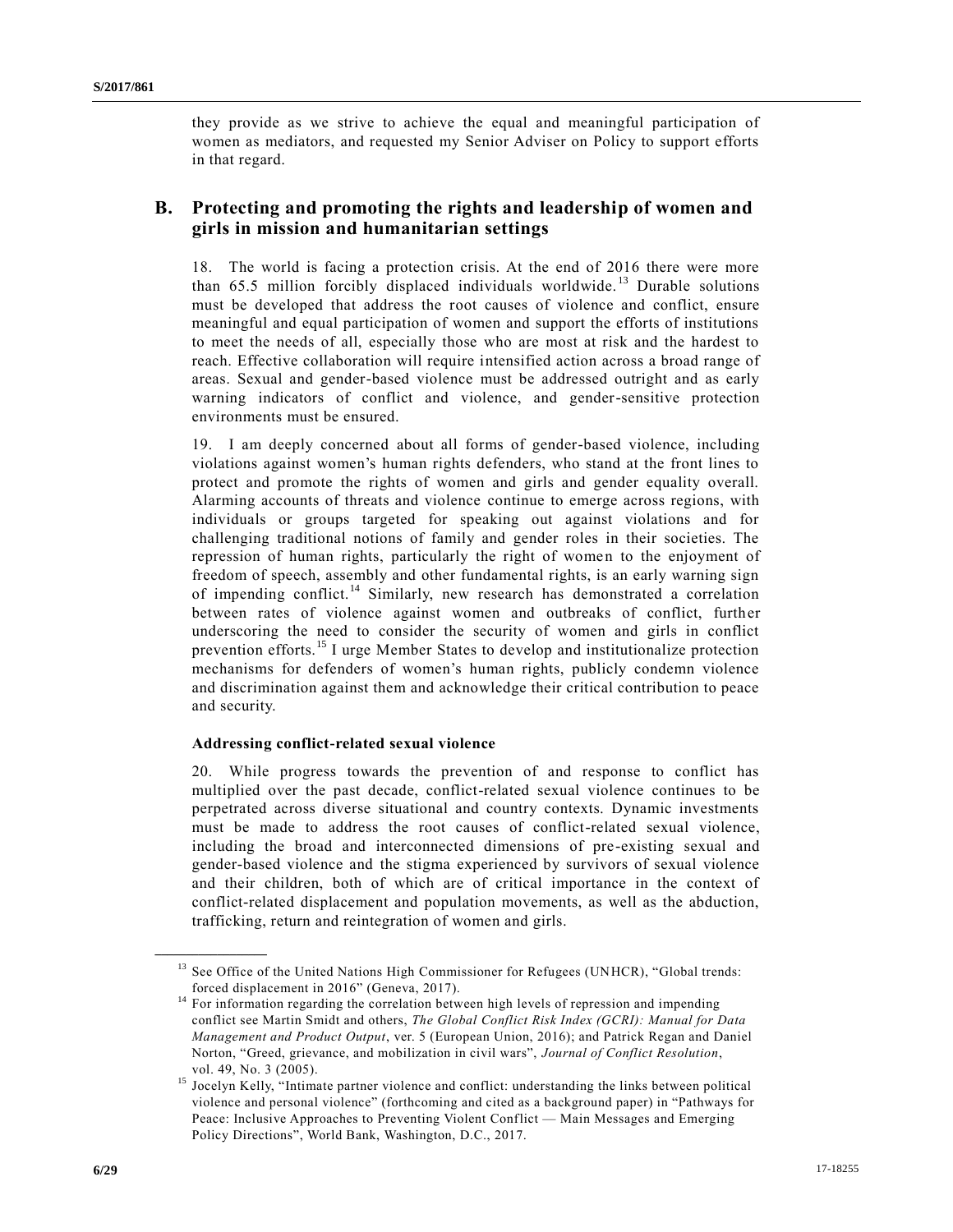21. In 2016, the Human Rights Council investigated and received reports of sexual and gender-based violence in the Syrian Arab Republic, Eritrea, Libya and South Sudan.<sup>16</sup> The United Nations Multidimensional Integrated Stabilization Mission in the Central African Republic (MINUSCA) completed a comprehensive mapping exercise that documented widespread sexual and gender-based violence and other human rights violations in the country since  $2003$ .<sup>17</sup> I am encouraged that many parties are collaborating with my Special Representative on Sexual Violence in Conflict to develop time-bound commitments to address such violations. For example, remedial action taken by Côte d'Ivoire resulted in the removal of its arme d forces from the list of parties credibly suspected of committing conflict-related sexual violence (see [S/2017/249,](https://undocs.org/S/2017/249) annex).

22. In my latest report on conflict-related sexual violence [\(S/2017/249\)](https://undocs.org/S/2017/249), I brought to the Council's attention 19 situations of concern and an updated list of 46 parties to conflict credibly suspected of committing or instigating rape and other forms of sexual violence in situations of armed conflict.<sup>18</sup> In some settings, such as South Sudan and the Syrian Arab Republic, sexual violence continues to rise to alarming levels. In others, such as Nepal and Sri Lanka, impunity for sexual violence continues to send an unacceptable message to perpetrators that their crimes will go unpunished. I reiterate that parties that are listed repeatedly in my annual reports on conflict-related sexual violence cannot participate in United Nations peacekeeping operations, and I urge Member States and the Security Council to ensure that sanctions regimes have the mandate and capacity to address such violations.

23. Investment in resources for survivors must span legal and essential services, addressing distinct vulnerabilities for those forcibly displaced and others. This necessarily includes access to mental health and psychosocial support, shelter, livelihood support, justice and reparations, and sexual and reproductive health services, including the treatment and prevention of HIV/AIDS and sexually transmitted infections and the safe termination of pregnancies resulting from rape, without discrimination and in accordance with international human rights and humanitarian law. Examples of such survivor-centred programmes include the integrated multisectoral gender-based violence prevention and response programmes of the United Nations Population Fund (UNFPA) in Myanmar and the work of the Office of the United Nations High Commissioner for Refugees (UNHCR) in creating and enhancing medical referral systems for sexual and gender-based violence in nine countries, which gave more than 485,000 refugees and other persons of concern access to health care. More than 60 countries, international and regional organizations and non-governmental organizations have united through the Call to Action on Protection from Gender-based Violence in Emergencies. I welcome efforts to address the stigma associated with conflict-related sexual violence, such as the Preventing Sexual Violence Initiative of the United Kingdom of Great Britain and Northern Ireland and principles on tackling stigma, launched this year.

#### **Promoting gender-responsive protective environments**

24. I am pleased that progress has been made on gender-specific recommendations for peace operations and their transition emanating from the 2015 peace and

<sup>&</sup>lt;sup>16</sup> Eritrea [\(A/HRC/32/47\)](https://undocs.org/A/HRC/32/47), Libya [\(A/HRC/31/CRP.3\)](https://undocs.org/A/HRC/31/CRP.3), South Sudan [\(A/HRC/31/49\)](https://undocs.org/A/HRC/31/49), Syrian Arab Republic [\(A/HRC/31/68,](https://undocs.org/A/HRC/31/68) [A/HRC/33/55,](https://undocs.org/A/HRC/33/55) [A/HRC/31/CRP.1,](https://undocs.org/A/HRC/31/CRP.1) [A/HRC/32/CRP.2\)](https://undocs.org/A/HRC/32/CRP.2).

<sup>&</sup>lt;sup>17</sup> See MINUSCA and others, "Report of the mapping project documenting serious violations of international human rights law and international humanitarian law committed within the territory of the Central African Republic between January 2003 and December 2015" (May 2017).

<sup>&</sup>lt;sup>18</sup> That report should be read in conjunction with the eight previous reports on conflict-related sexual violence, which provide a cumulative basis for the inclusion of parties in the annexed list.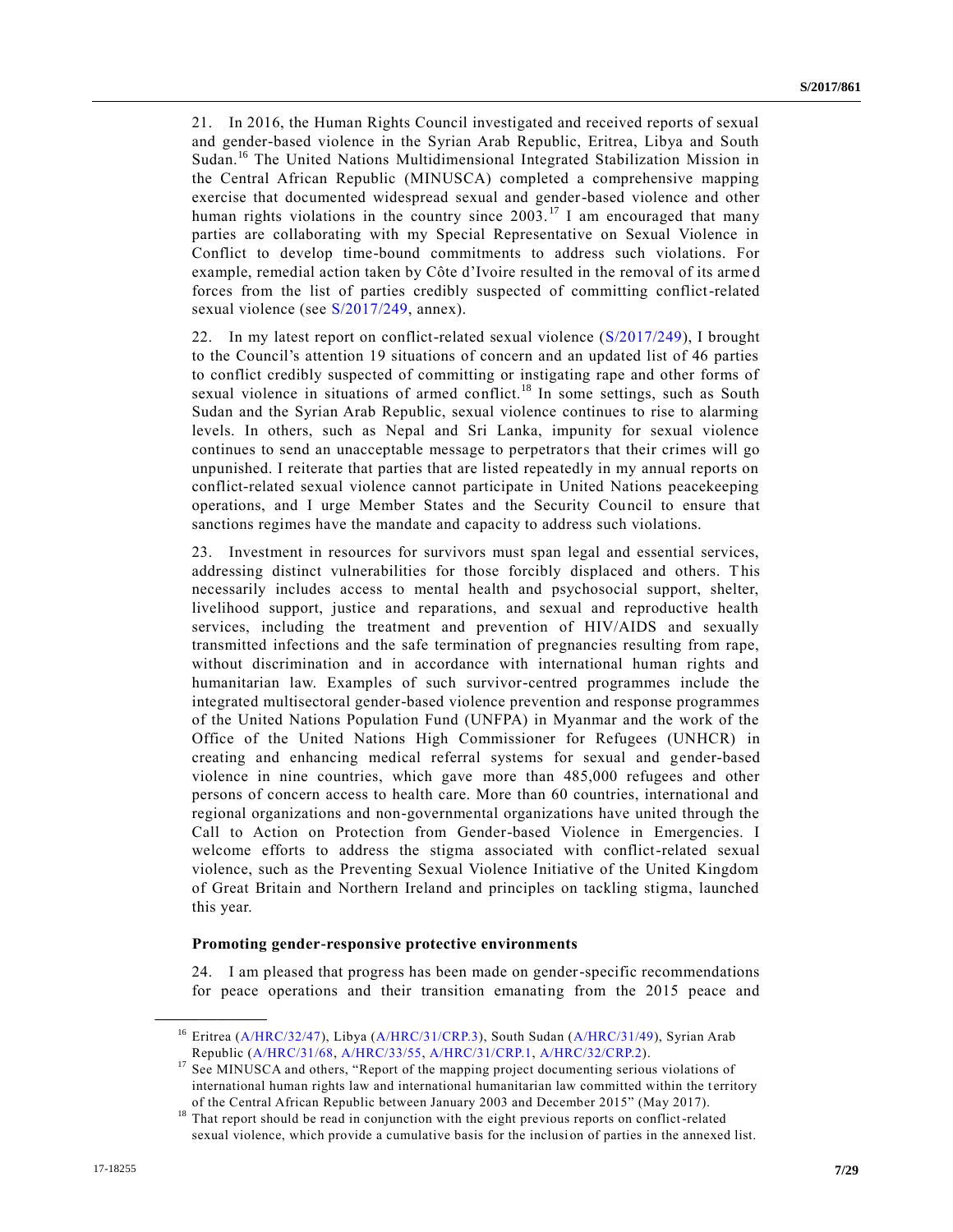security reviews. The Departments of Political Affairs, Peacekeeping Operations and Field Support continued their efforts to build staff capacity and senior-level accountability on gender and on women and peace and security. Actions included the elevation of the head of the Department of Political Affairs/Department of Field Support Gender Task Force from the Director to the Under-Secretary-General level, the establishment of a "gender in peacekeeping" dashboard to support senior leadership in monitoring progress across peace operations and targeted senior leadership training on women and peace and security commitments. Those initiatives have contributed to improved accountability in the implementation of women and peace and security mandates across peacekeeping operations. In addition, as mandated by the Security Council in its resolution [2242 \(2015\),](https://undocs.org/S/RES/2242(2015)) specific training on gender-sensitive reporting was delivered to more than 200 staff members across missions and at Headquarters. I plan to include information on the results of those measures in the next annual report.

25. Provisions on women and peace and security are included in police and military concepts of operations and military force operations orders,<sup>19</sup> and gender is increasingly integrated into national predeployment training, military exercises and courses on peace operations. The Department of Political Affairs and the Department of Field Support have strengthened the gender components of their core predeployment training curriculum, and revisions of department-wide policies and guidance on gender equality are under way, with the United Nations Police Gender Toolkit already extensively used by field missions.

26. Although women's representation among uniformed components of peacekeeping operations contributes to mission success,  $20$  women are deployed at remarkably low levels. As at 31 December 2016, women constituted 7.4 per cent of military observers and staff officers. Women's overall representation among military troops, however, remained at 4 per cent. Women constituted only 10 per cent of all police officers, with 17 per cent among individual police officers and only 7 per cent among formed police units, similar to the level in 2015.<sup>21</sup> However, despite the low numbers, women are being deployed as contingent commanders, and several missions now have female police and military peacekeeper networks and military gender advisers.

27. Increasing women's participation in national uniformed services may contribute to an increase in the number of women deployed in United Nations missions. Targeted outreach has increased the awareness of women officers of opportunities within the military component. For example, since 2015 more than 240 female military officers have completed two-week training courses, hosted by China, Kenya and India, with support from the United Nations Entity for Gender Equality and the Empowerment of Women (UN-Women), to boost their readiness for deployment in peace operations. In 2017, Finland ran its first gender-balanced United Nations military observer course. In 2016, the Police Division of the Department of Peacekeeping Operations trained 750 female police officers from seven police-contributing countries, 358 of whom passed the Assessment for Mission Service test, 218 of whom were subsequently deployed. This number represented 32 per cent of individual female police officer deployments in 2016.

28. In line with the 2016 United Nations peacekeeping defence ministerial commitments, the Office of Military Affairs of the Department of Peacekeeping

 $19$  As at mid-2017, 100 per cent of military concepts of operations and military force operations orders and 93 per cent of police concepts of operations included women and peace and security provisions — a level reached in 2015. These data are tracked systematically.

<sup>20</sup> See, e.g.[, A/70/357-S/2015/682,](https://undocs.org/A/70/357) para. 82.

<sup>&</sup>lt;sup>21</sup> The latest data are available from www.un.org/en/peacekeeping/resources/statistics/gender.shtml.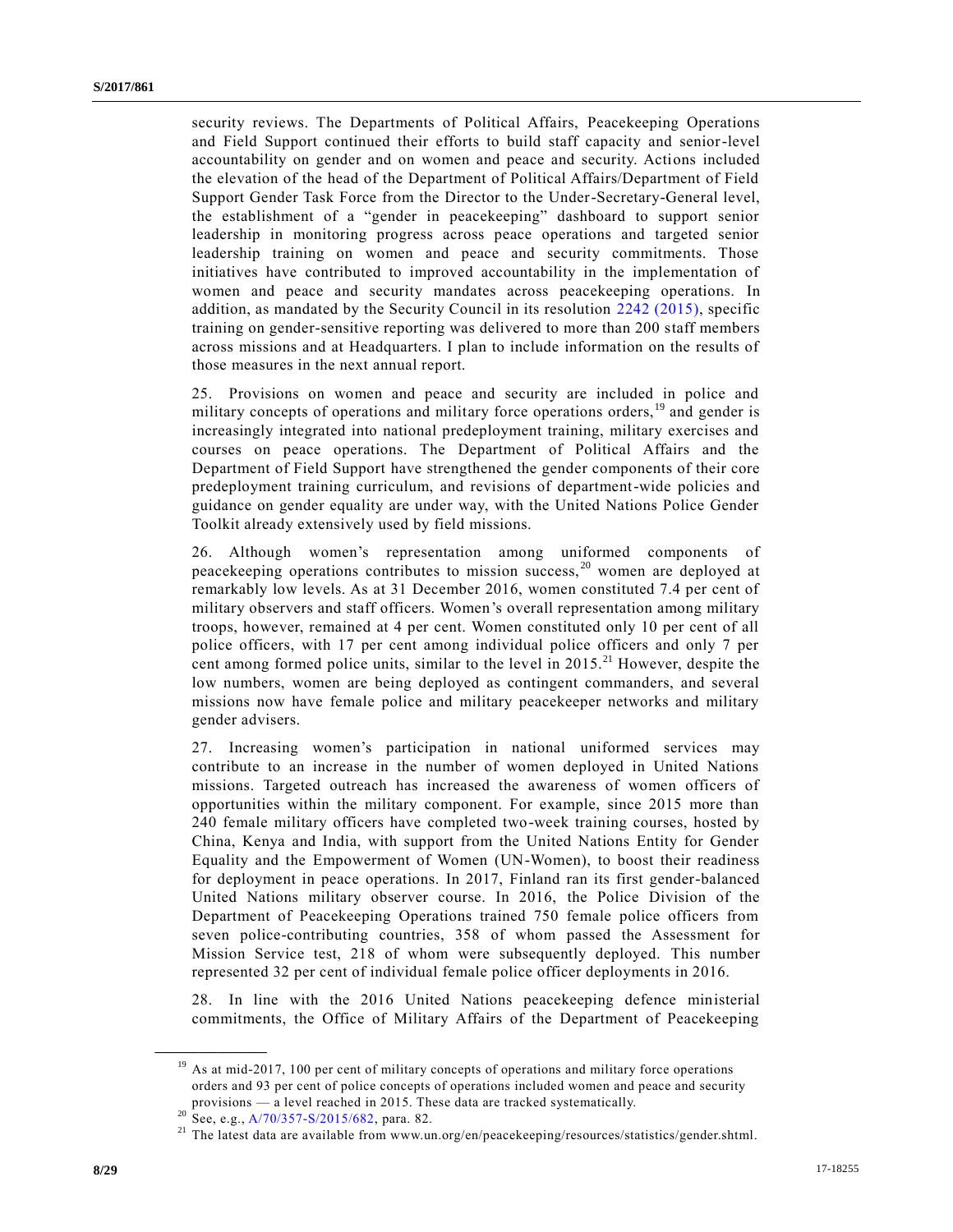Operations has designated 300 posts for women only. It is a promising sign that the rank range for women military observers has expanded and the length of the tour of duty has been reduced to six months for women officers with young families. I welcome the proposal of the Military Adviser for Peacekeeping Operations to deploy mixed patrols and female engagement teams, as is done by Kenya and Zambia, as they will lead to better understanding of the needs of local communities.

29. I am encouraged by the efforts of the Department of Peacekeeping Operations to develop a curriculum for senior female police officers in preparation for peacekeeping duties.

30. Stronger efforts are needed by all actors, however, to reach the global target of 15 per cent women military observers and staff officers being deployed by December 2017 and 20 per cent female police by 2020, agreed upon at the 2016 United Nations Peacekeeping Defence Ministerial Conference. I have requested the Department of Political Affairs, the Department of Field Support, UN-Women and the Executive Office of the Secretary-General, together with troop-contributing countries, to develop a dedicated strategy to significantly increase the number of women peacekeepers and police in peacekeeping missions. I urge my leadership group to take measures to address the structural barriers that limit women's meaningful participation in both the uniformed and civilian components of peacekeeping and urge Member States to look at ways of operationalizing the request of the Security Council in its resolution [2242 \(2015\)](https://undocs.org/S/RES/2242(2015)) that incentives be adopted.

31. The gains for women and peace and security and gender equality made during the life of a mission must be safeguarded during transition as the transformative changes that ensure non-recurrence and regression into conflict. While enhanced protection functions and the designation of focal points on conflict-related sexual violence in the human rights components of peace operations have strengthened the monitoring of human rights violations targeting women and improved the coordination of monitoring, analysis and reporting arrangements, robust and relevant gender analysis is an essential component of this result. The United Nations is committed to accelerating efforts to integrate gender-responsive conflict analysis and expertise in mission planning, mandate development, implementation, review, budget analysis and all mission transitions and drawdowns. Analysis that relies on high-quality disaggregated data should be included in all conflict prevention work and efforts by the United Nations, other international organizations, national actors and civil society.

32. The new generation of United Nations country teams must ensure partnership with civil society and the full integration of gender expertise, guaranteeing careful prioritization and the strategic repositioning of gender-related issues in missions to Governments and country teams. The proposed multi-partner trust fund for Liberia, for example, aims to bridge the financing gap as the United Nations Mission in Liberia (UNMIL) withdraws next year and should from the outset strive to allocate a minimum of 15 per cent of all funding for gender equality and women's empowerment. Such efforts may prove to be an example for future mission drawdowns.

### **Addressing sexual exploitation and abuse**

33. In 2016, 145 new allegations of sexual exploitation and abuse were made against United Nations staff, 80 against uniformed personnel and 65 against civilians, including staff from departments and offices of the Secretariat, agencies, funds and programmes. Those 145 allegations involved at least 311 victims, nearly all of them women and girls. Of the cases reported, 103 occurred in the context of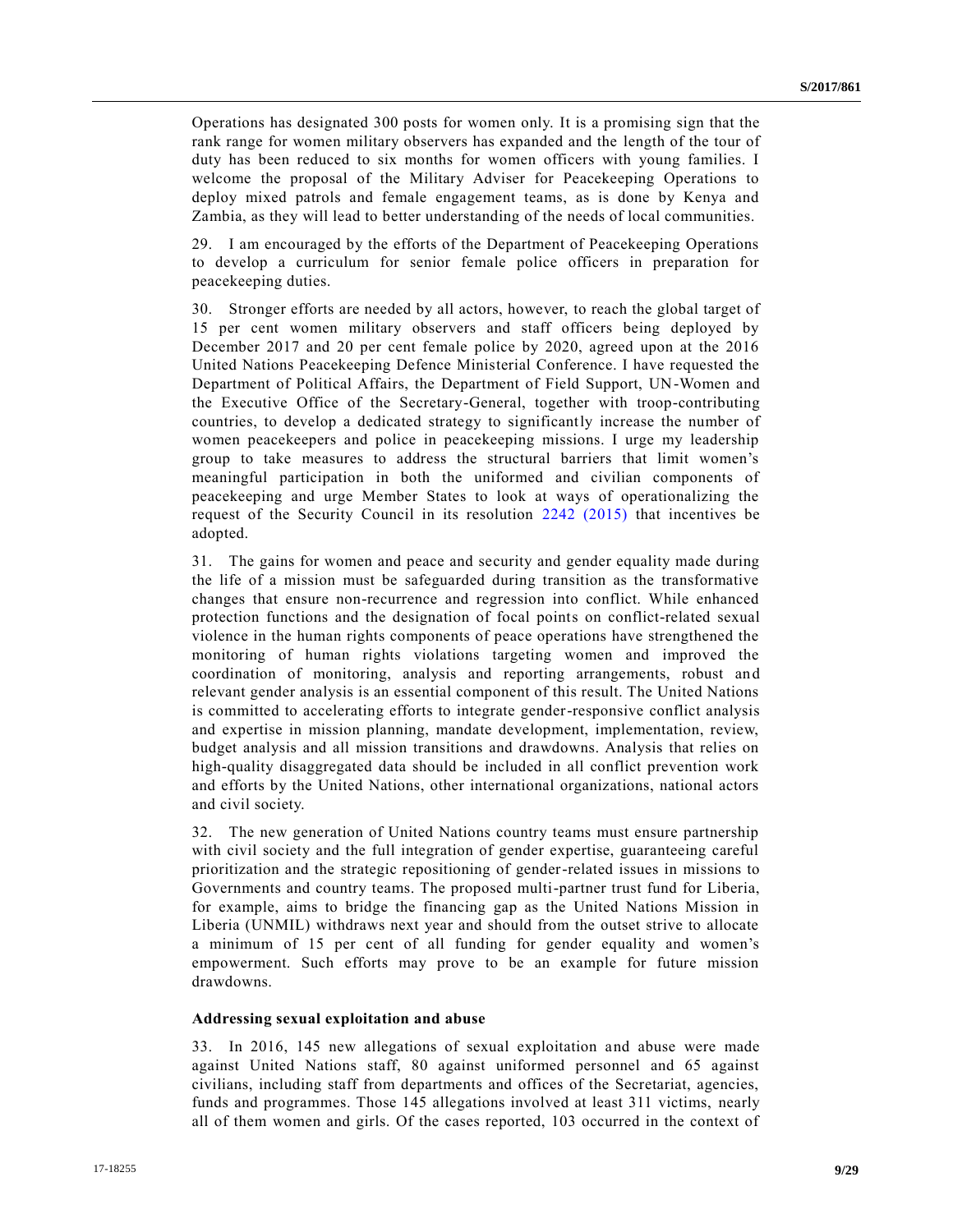peace operations, and 73 of 80 allegations against uniformed personnel involved members of the military. Of the allegations related to field missions, 69 per cent were received from MINUSCA and the United Nations Stabilization Mission in the Democratic Republic of the Congo (MONUSCO). Of those, 57 per cent involved sexual abuse in the form of non-consensual sexual activities with an adult or any form of sexual activity with minors.

34. Detailed information on allegations received in 2016, including against non-United Nations forces operating under a Security Council mandate, is provided in my report on special measures for protection from sexual exploitation and abuse, along with recommendations for intensified action  $(A/71/818)$ . I welcome the Security Council's unprecedented step of adopting resolution [2272 \(2016\)](https://undocs.org/S/RES/2272(2016)) on sexual exploitation and abuse. Those violations, apart from destroying lives, seriously damage and jeopardize the good work of peace missions and the Organization.

35. Eradicating sexual exploitation and abuse is a priority and one of my first orders of business. As part of a new comprehensive strategy (see  $A/71/818$ ), I have committed to putting victims' rights at the forefront of United Nations efforts and am working tirelessly to end impunity for such crimes. I recently appointed the first-ever victims' rights advocate, and a trust fund was established in 2016 to support services for victims. Over the past year, under the umbrella of the Special Coordinator on Improving the United Nations Response to Sexual Exploitation and Abuse, the United Nations upgraded and aligned tools across the system, including the development and implementation of a victim assistance protocol, the harmonization of investigation standards and complaint mechanisms and the implementation of a standardized reporting form across the United Nations system.

36. As eradicating sexual exploitation and abuse can be achieved only in partnership with Member States, at my high-level meeting on the prevention of sexual exploitation and abuse, held on 18 September 2017, I launched several initiatives that demonstrate this partnership. I introduced my circle of leadership, in which Heads of State and Government pledged to stand with me to end impunity, to strengthen measures to prevent sexual exploitation and abuse, to respond rapidly and decisively to credible reports and to meet the needs of victims quickly and appropriately. I also launched a voluntary compact with Member States to strengthen commitments to address sexual exploitation and abuse. I welcome the outcomes of the United Nations Peacekeeping Defence Ministerial Conference, hosted by the United Kingdom in September 2016, at which more than 60 countries pledged to adopt measures to tackle sexual exploitation and abuse perpetrated by United Nations peacekeepers.

## **Promoting gender equality and women and girls' empowerment in humanitarian action, including guaranteeing access to essential services**

37. As at 30 June 2017, 141.1 million people were in need of humanitarian assistance, an increase from 125.3 million in 2015, as cycles of conflict and unprecedented natural and climate change-related disasters continued to have devastating effects, including massive forced displacement.<sup>22</sup> Gender inequality compounds the ubiquitous conflict and emergency-related obstacles to safe access to food, water, sanitation, hygiene, health care, education, employment, housing, legal identity, resources and more. Factors such as sex, age, disability, marital status, sexual orientation, gender identity, race and ethnic, religious and political identity can lead to further discrimination. Women's knowledge, community networks and leadership capacity continue to be underutilized, lessening the effectiveness of many humanitarian efforts.

<sup>&</sup>lt;sup>22</sup> See www.unocha.org/sites/unocha/files/GHO-JuneStatusReport2017.pdf.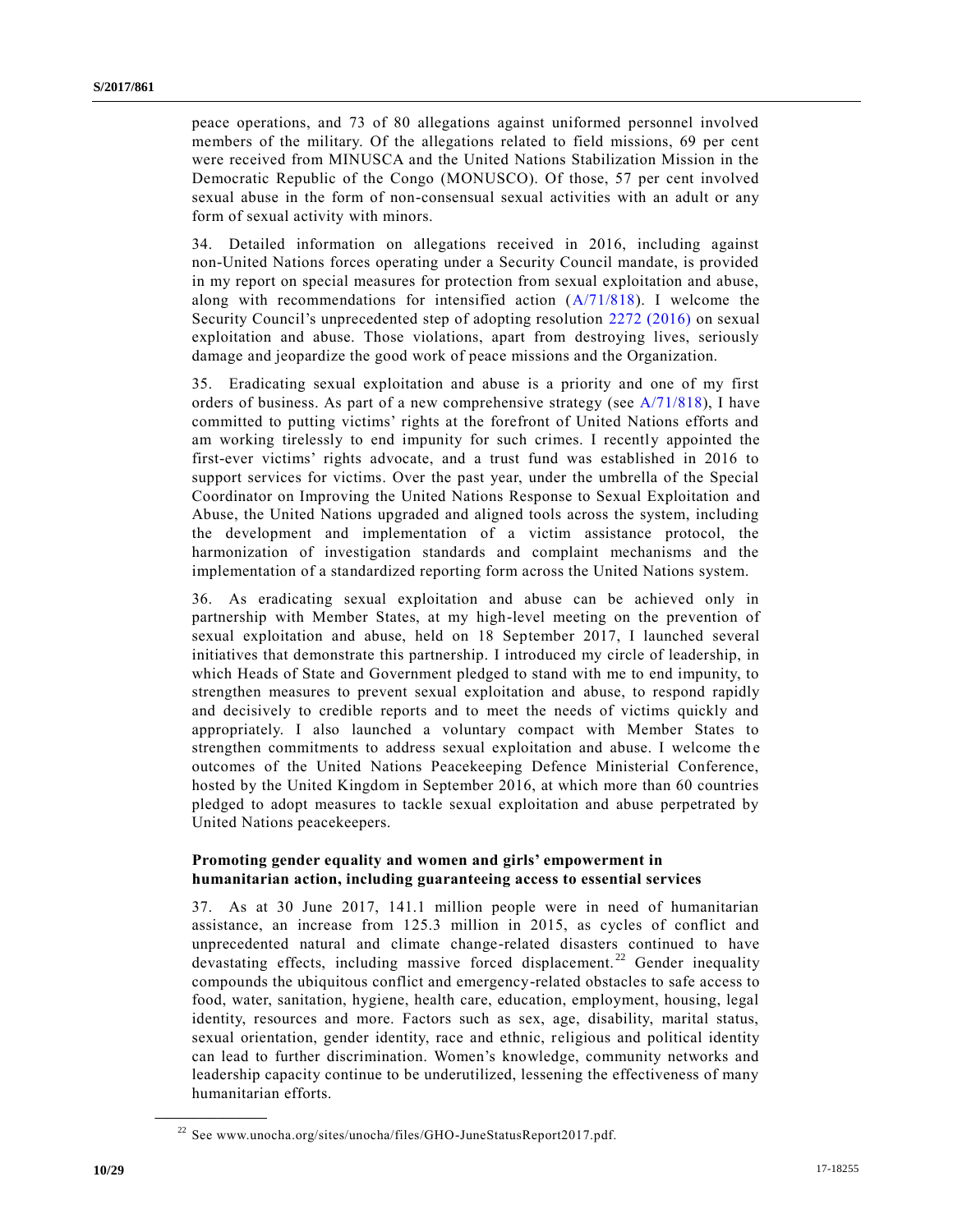38. Lack of access to health-care services, including sexual, reproductive and HIV-related services, has a devastating impact on women and girls, particularly in emergency-affected settings. Data continue to show disturbing gaps, including in maternal mortality rates, which are almost twice as high as the global ratio in conflict and post-conflict countries.<sup>23</sup> Non-discriminatory holistic health care and other services, including sexual and reproductive health care and mental health and psychosocial support, must be delivered to women and girls in accordance with international humanitarian and human rights law.

39. Examples of such efforts in the most challenging settings include a network of maternal health clinics in South Sudan supported by the International Organization for Migration and medical and psychosocial assistance for survivors of genderbased violence provided by the United Nations Children's Fund (UNICEF) in Somalia. The International Planned Parenthood Federation, through Australia's contributions, responded to 71 humanitarian crises, reaching over 890,000 people with crucial sexual and reproductive health services in 2016. Too often, insufficient resources and wavering political support undermine the effectiveness of holistic health services in these humanitarian settings. I recognize the efforts of Member States to bridge this funding gap, including through the She Decides initiative.

40. Conflicts and emergencies also limit or end girls' access to education. The gender gap in the global adjusted net enrolment rate in primary and secondary education widens significantly in conflict and post-conflict countries, and girls in conflict countries are almost two and a half times more likely to be out of school than those in non-conflict settings.<sup>24</sup> A basic human right, education helps protect girls and young women from violations, including human trafficking and early and child marriage. Yet less than 2.7 per cent of humanitarian funding is devoted to education.<sup>25</sup> I encourage efforts to fill those gaps, including such private partnerships as the Instant Network Schools programme and Education Cannot Wait, the first global fund to prioritize education in humanitarian contexts, which aims to raise \$3.85 billion by 2020 to educate 75 million children living in crisis-affected countries.

41. Statelessness and unequal nationality laws drive conflict and instability and have a disparate impact on women and girls. In 26 countries, 8 of which are affected by conflict,<sup>26</sup> women do not have the right to confer their nationality to their children. I am alarmed by the grave situation in Myanmar, where the Rohingya are systematically denied their right to citizenship and targeted for violence, including sexual and gender-based violence.<sup>27</sup> In many countries hosting Syrian refugees, it remains a challenge to register children whose fathers are missing, including children born to survivors of rape, heightening their risk of statelessness.<sup>28</sup> I welcome such initiatives as those carried out by UNHCR in Chad, where more than 6,000 returnees from the Central African Republic have undergone biometric registration and nationality verification through a European Union-funded programme supporting returnees and helping to prevent statelessness. The African Union-United Nations Hybrid Operation in Darfur (UNAMID) worked to address protection risks among internally displaced women arising from their forfeiture of

<sup>23</sup> See [S/2016/822,](https://undocs.org/S/2016/822) para. 32.

<sup>24</sup> See http://gem-report-2016.unesco.org/en/gender-review/.

<sup>&</sup>lt;sup>25</sup> United Nations Educational, Scientific and Cultural Organization (UNESCO), "Aid to education is stagnating and not going to countries most in need", policy paper No. 31, May 2017.

<sup>&</sup>lt;sup>26</sup> Burundi, Iraq, Lebanon, Liberia, Libya, Somalia, the Sudan and the Syrian Arab Republic.

<sup>&</sup>lt;sup>27</sup> Office of the United Nations High Commissioner for Human Rights, "Interviews with Rohingyas fleeing from Myanmar since 9 October 2016", flash report, February 2017.

 $28$  [S/2017/249](https://undocs.org/S/2017/249) and General Assembly resolution [70/291.](https://undocs.org/A/RES/70/291)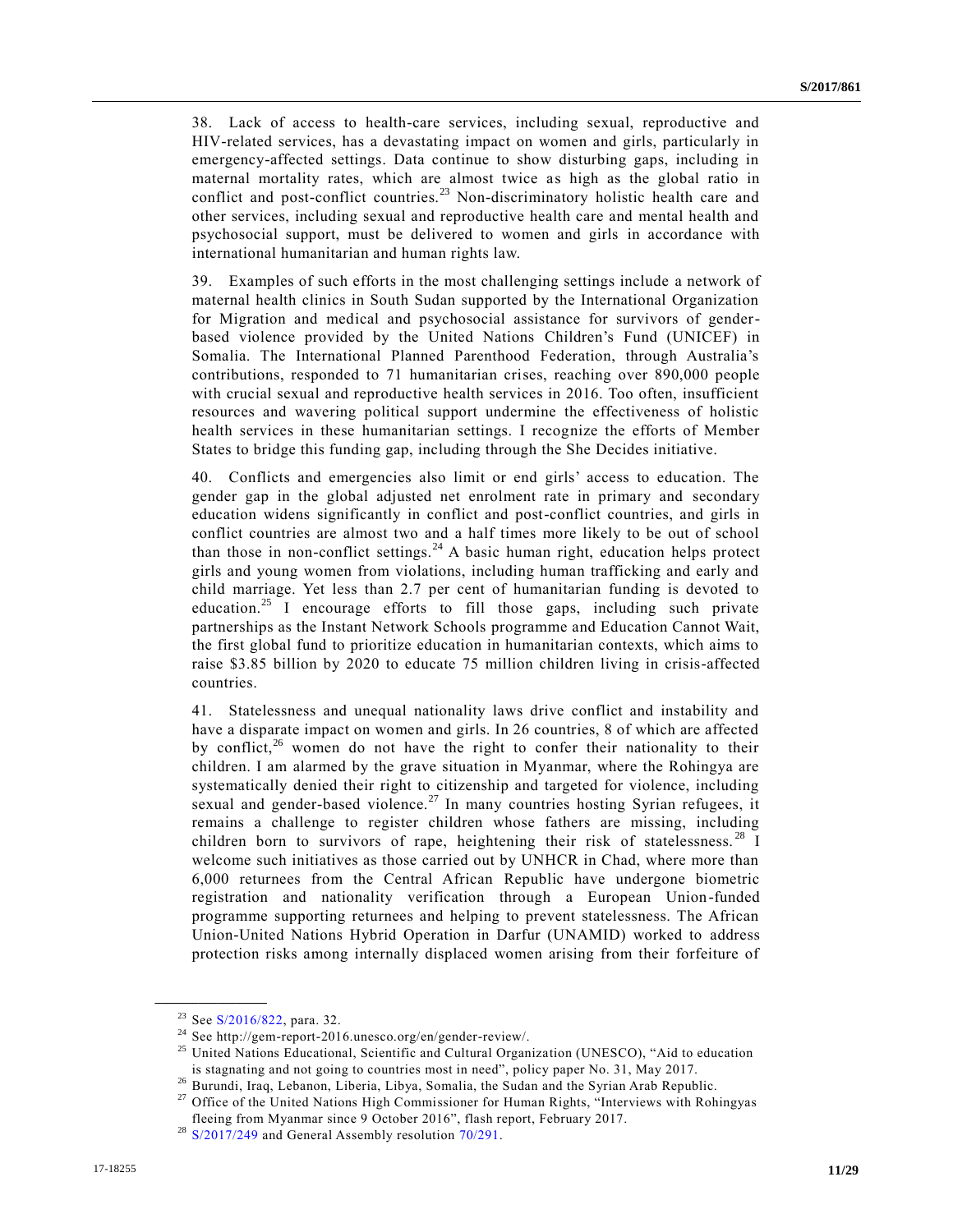identity documents, which was a prerequisite to their receiving space to which to relocate.

42. Against the deterioration of humanitarian situations and the increas e in related protection concerns globally, the implementation of the 2016 New York Declaration for Refugees and Migrants (resolution [71/1\)](https://undocs.org/A/RES/71/1) and the Sendai Framework for Disaster Risk Reduction 2015-2030 (resolution [69/283,](https://undocs.org/A/RES/69/283) annex II) is critical, as is the redoubling of efforts to act on the commitments made at the 2016 World Humanitarian Summit (see  $A/71/353$ ), including by facilitating women's leadership and participation in humanitarian action, preventing and responding to gender-based violence in crisis and ensuring universal access to sexual and reproductive rights.

### **Implementing the women and peace and security agenda in efforts to prevent and counter terrorism and violent extremism**

43. Terrorist and violent extremist groups have continued to carry out attacks against civilians, with the subjugation and exploitation of women and girls a common element across the agendas of the various groups. Because of this, the advancement of gender equality is key to stemming abuse, exploitation and recruitment by violent extremist and terrorist groups. The international community must remain steadfast in ensuring that its responses are consistent with international law and that the full implementation of the women and peace and security agenda, with its emphasis on conflict prevention and the meaningful participation of women, is integral to its response.

44. Women play critical roles in crisis prevention, working with governments and communities to build resilience. Member States and United Nations entities must improve and increase their collaboration with civil society, financing projects that address the root causes of violent extremism and terrorism and the gender dimension of the recruitment strategies of extremist and terrorist groups. This was exemplified by the consultations of the United Nations Assistance Mission in Afghanistan (UNAMA) Human Rights Unit with civil society to understand the various perspectives on violent extremism and identify existing efforts to resist patriarchy, violence, extremist narratives and instrumentalization by government actors, providing a blueprint for further action, programming in the area of women and peace and security and a direct link to preventing violent extremism.

45. At the same time, some women actively support terrorist groups, ideologically and operationally, and use their voices to legitimize violent extremist narratives. The most recent figures suggest that women make up at least 20-30 per cent of foreign terrorist fighters, with the participation of women growing to an unprecedented level.<sup>29</sup> While the participation of women in terrorist activities is not a new phenomenon, it is now recognized within the global framework for the prevention of violent extremism and for counter-terrorism that gender-sensitive analysis and responses are necessary for effectively achieving both aims.

46. Terrorist and violent extremist groups also manipulate gender norms and stereotypes to carry out recruitment and attacks. For example, Boko Haram has been increasingly reported to use women and girls to carry out its suicide attacks.<sup>30</sup> As a result, in Cameroon, Chad, the Niger and Nigeria, almost one of every five suicide

<sup>&</sup>lt;sup>29</sup> See Counter-Terrorism Committee Executive Directorate, "Implementation of Security Council resolution [2178 \(2014\)](https://undocs.org/S/RES/2178(2014)) by States affected by foreign terrorist fighters", a compilation of three reports [\(S/2015/338;](https://undocs.org/S/2015/338) [S/2015/683;](https://undocs.org/S/2015/683) [S/2015/975\)](https://undocs.org/S/2015/975) (2016).

<sup>&</sup>lt;sup>30</sup> See [S/2017/563](https://undocs.org/S/2017/563) and [S/2017/764,](https://undocs.org/S/2017/764) and Jason Warner and Hilary Matfess, "Exploding stereotypes: the unexpected operational and demographic characteristics of Boko Haram's suicide bombers", (Combating Terrorism Center at West Point, 2017).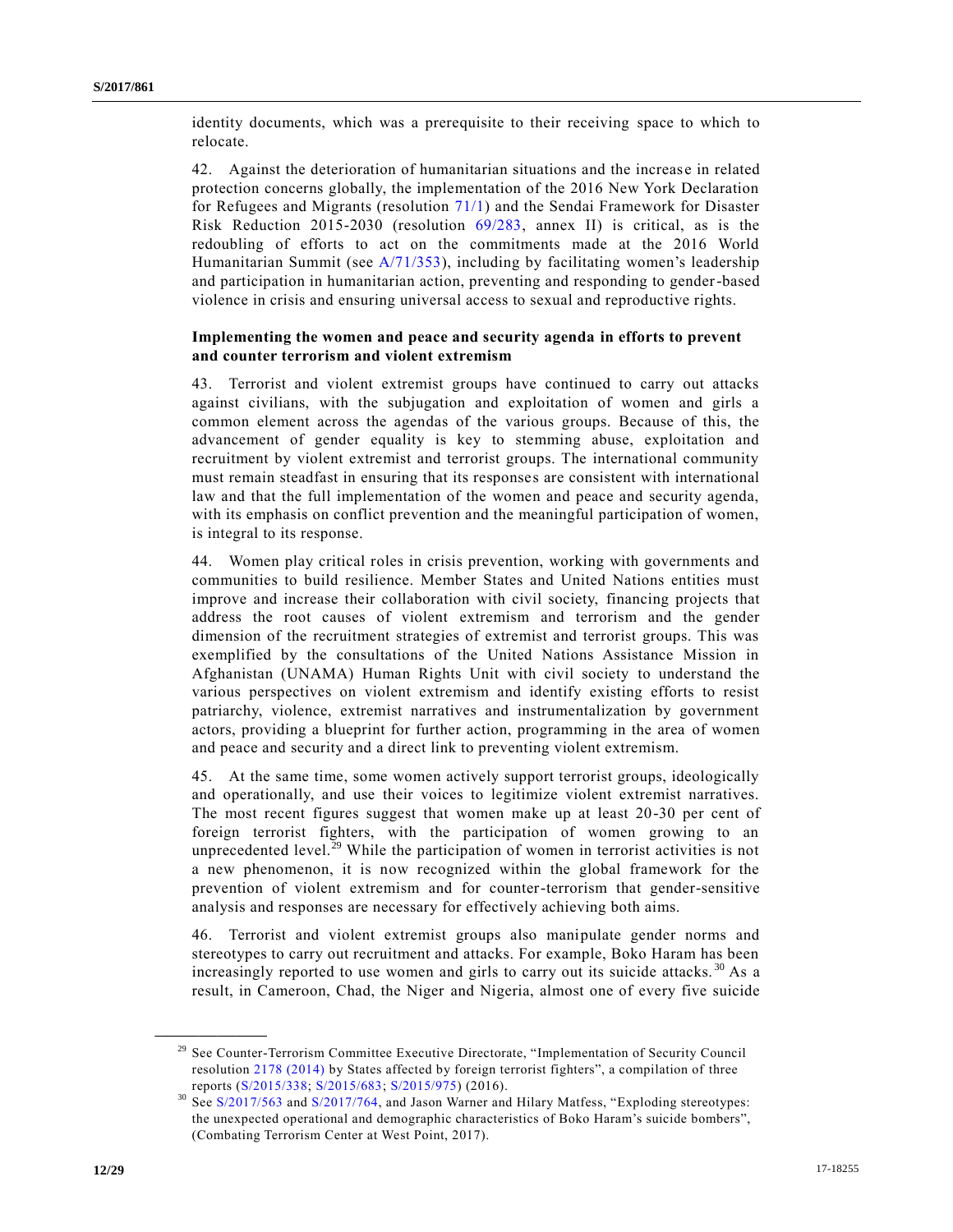bombers is a child and three quarters of all child suicide bombers are girls.<sup>31</sup> Terrorist and violent extremist groups also utilize sexual and gender-based violence, including human trafficking, sexual slavery, forced marriage and forced pregnancy, to terrorize communities and generate revenue, as highlighted in resolution [2331](https://undocs.org/S/RES/2331(2016))  [\(2016\).](https://undocs.org/S/RES/2331(2016))

47. I recognize the progress made through the adoption of Security Council resolution [2242 \(2015\)](https://undocs.org/S/RES/2242(2015)) and the Plan of Action to Prevent Violent Extremism [\(A/70/674\)](https://undocs.org/A/70/674) and the 2016 review of the United Nations Global Counter-Terrorism Strategy [\(A/70/826](https://undocs.org/A/70/826) and [A/70/826/Corr.1\)](https://undocs.org/A/70/826/Corr.1). Member States are increasingly encouraged to engage women's leadership and incorporate gender into policies and strategies for preventing and countering violent extremism and terrorism. I welcome efforts by Member States to initiate human rights-based and gender-sensitive approaches to the rehabilitation and reintegration of returnees and victims, released prisoners and suspects who qualify for alternatives to prosecution. I am encouraged by the efforts of the Office of Counter-Terrorism and the Counter-Terrorism Executive Directorate in supporting women's leadership and participation and the efforts of the Union for the Mediterranean, with UN-Women and UNDP, to contribute further to the evidence indicating the extent to which political marginalization and human rights abuses drive women and men into violent extremist groups.

48. I commend efforts to strengthen networks of women's civil society organizations operating in contexts of violent extremism and terrorism and to ensure that their perspectives feed into broader work on prevention and response, including that of the Women's Alliance for Security Leadership in support of innovative civil society-led efforts to prevent violent extremism.<sup>32</sup> The Global Solutions Exchange, launched in 2016, provides an encouraging example through its support to highlevel dialogue between civil society and governments on preventing violent extremism. Several countries and organizations are implementing training and education for women as mothers, educators, law enforcement personnel and religious leaders to prevent radicalization and recruitment.<sup>33</sup> However, as the United Nations High Commissioner for Human Rights has advised [\(A/HRC/31/65\)](https://undocs.org/A/HRC/31/65), such interventions must not "securitize" women's rights or reinforce gender stereotypes that limit women's agency or exacerbate gender inequality — which can, in turn, drive radicalization and violence and heighten the risks faced by women and girls.

## **C. Building inclusive and peaceful societies**

49. Women peace activists of diverse ages and backgrounds are at the forefront in sustaining peace and they require support and access to maximize their vital contributions to peacebuilding. The forthcoming progress study on youth, peace and security, mandated by the Security Council in its resolution [2250 \(2015\),](https://undocs.org/S/RES/2250(2015)) is already finding evidence, through research and consultations with young people around the world, of the unrecognized role of and multiple forms of discrimination against young women as peacebuilders. A United Nations-World Bank study stressed that high levels of gender inequality and gender-based violence in a society can be

 $\frac{31}{32}$  United Nations Children's Fund, "Beyond Chibok", April 2016.

Sanam Naraghi Anderlini, "Uncomfortable truths, unconventional wisdoms: women's perspectives on violent extremism and security interventions", Women's Alliance for Security Leadership, brief No. 1, March 2016.

<sup>33</sup> Naureen Chowdhury Fink, Sara Zeiger and Rafia Bhulai, eds., "A man's world?: Exploring the roles of women in countering terrorism and violent extremism" (Hedayah and the Global Center on Cooperative Security, 2016).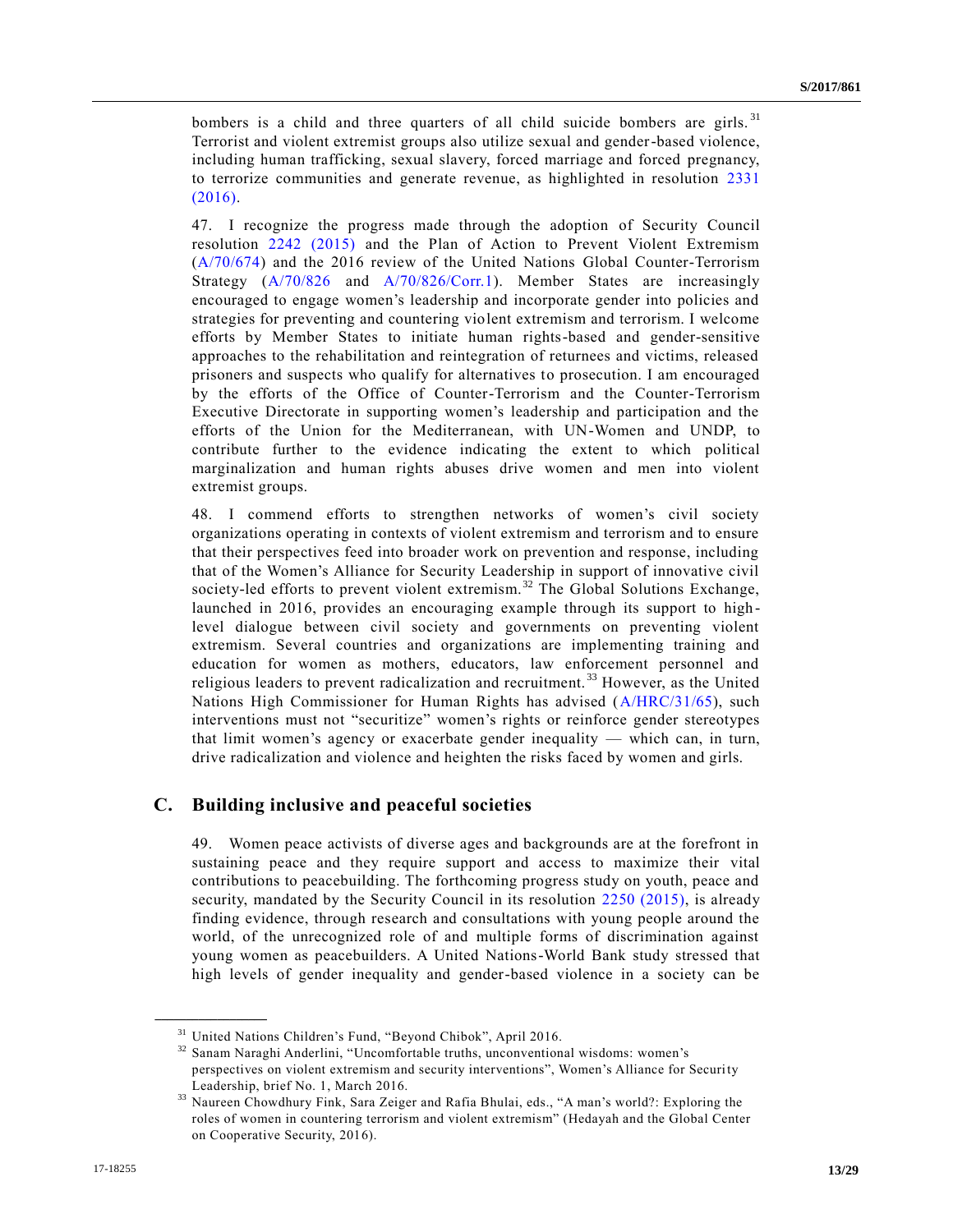associated with increased vulnerability to civil and inter-State war.<sup>34</sup> Research on "masculinities" is also contributing transformative recommendations towards more gender-equal and peaceful societies.<sup>35</sup> I note the Peacebuilding Commission's role in sustaining peace and the need for Member States to ensure strong implementation of the gender strategy adopted in 2016 and the inclusion of gender considerations into the Commission's work.

#### **Economic recovery and access to resources**

50. Women's economic empowerment has a positive effect on overall post-conflict recovery and economic growth. However, large-scale investment in post-conflict economies often focuses on infrastructure, extractive industries and commercial agriculture, where women are underrepresented or excluded. Instead, recovery targeting women often focuses on small-scale and local initiatives, including community loans, revolving credit and revenue-generating cooperatives. While such efforts can be meaningful, they should not preclude women's access to large-scale economic recovery and must actively resist any move to return to the status quo of discrimination of women with respect to access to economic resources, property, inheritance, land tenure and ownership and natural resources. The United Nations, Member States and other stakeholders must ensure that post-conflict economic recovery responds to the needs of all sectors of society and that women hold leadership positions relevant to the design and implementation of post-conflict recovery plans.

51. The Sustainable Development Goals<sup>36</sup> and the Addis Ababa Action Agenda<sup>37</sup> commit the international community to development and financing frameworks that integrate the fundamental principles of gender equality and non-discrimination. Both agendas go beyond women's right to equal participation in the economy, addressing also foreign direct investment, illicit financial and arms flows and the collection and intersectional disaggregation of data, with the Addis Ababa Action Agenda also highlighting the need for gender-responsive budgeting. I acknowledge women's efforts to ensure accountability for the crimes of transnational corporations and the proactive efforts of the United Nations, along with Member States and civil society, to transform gender inequality through economic recovery. In 2016, for example, UNDP increased the monetary benefits received by women from temporary employment in the context of early recovery programmes by more than \$16 million compared with 2015, with women receiving 47 per cent of benefits in countries where disaggregated data are available, an increase from 46 per cent in 2015 and 38 per cent in 2014.<sup>38</sup>

#### **Governance and women's participation in elected and non-elected bodies**

52. Significant challenges concerning the inclusiveness of the electoral process remain, particularly in conflict and post-conflict settings. Structural barriers to women's participation in political processes persist at all levels, with ongoing

<sup>34</sup> International Bank for Reconstruction and Development, *Pathways for Peace: Inclusive Approaches to Preventing Violent Conflict* (Washington, D.C., World Bank Group, 2017).

<sup>35</sup> Shereen El Feki, Brian Heilman and Gary Barker, eds., *Understanding Masculinities: Results from the International Men and Gender Equality Survey — Middle East and North Africa* (Cairo and Washington, D.C., UN-Women and Promundo-US, 2017).

 $36$  Resolution  $70/1$ .

 $37$  Resolution  $69/313$ , annex.<br> $38$  Covering Afghanistan Pur

<sup>38</sup> Covering Afghanistan, Burundi, the Central African Republic, Colombia, the Democratic Republic of the Congo, Guinea, Iraq, Lebanon, Mali, Mauritania, South Sudan, the Sudan, the Syrian Arab Republic, Ukraine, Yemen and the State of Palestine. The indicator measures monetary equivalent of benefits.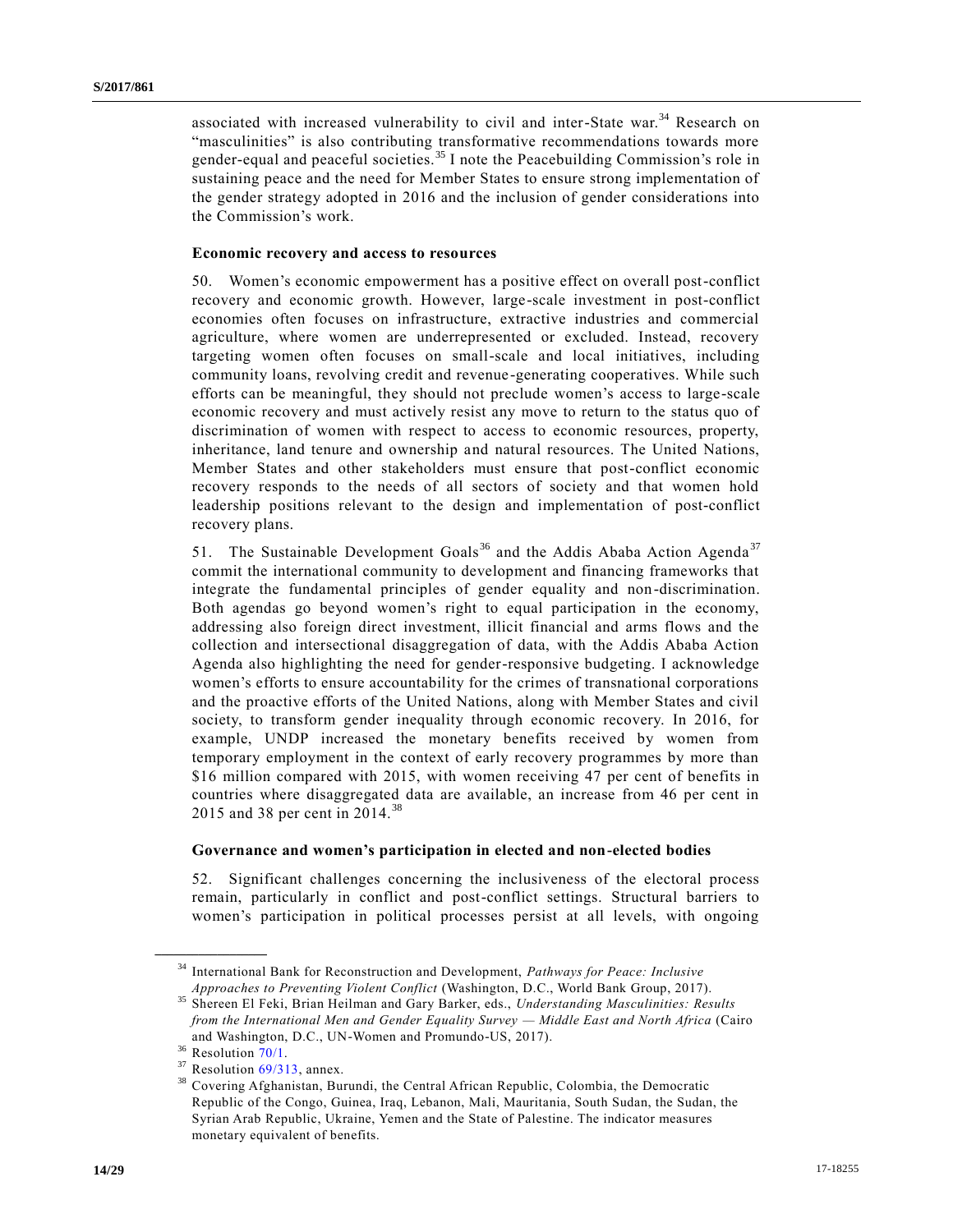challenges with respect to the investigation and prosecution of violence and assaults on or harassment of women elected officials and candidates for political office. Increasing women's participation and representation in governance and decision making, including in national legislatures and local councils, is not only called for under the women and peace and security agenda, but also directly contributes to sustaining peace. Women's representation is consistently and positively linked to the durability of peace and perceptions of good governance.<sup>39</sup>

53. As at 1 July 2017, only 17 countries had elected a woman Head of State or Government, including one post-conflict country, Liberia.<sup>40</sup> During the past year, the global proportion of parliamentary seats occupied by women has increased slightl y, from 22.9 per cent in July 2016 to 23.6 per cent in July 2017. However, the proportion in conflict and post-conflict countries has stagnated in the past two years at 16 per cent. The use of legislative quotas has promoted women's representation, especially where they are enforced. In countries where such quotas are applied,  $41$ women occupied 22.5 per cent of parliamentary seats, compared with 10.7 per cent in those where they are not. For example, in Somalia in 2016, following the partial implementation of a temporary special measure stipulating that 30 per cent of representatives to the House of the People must be women, representation jumped to 24.4 per cent, compared with 14 per cent following the 2012 process. Women's representation in non-elected positions also remains below gender parity; a review of public administrations in 13 conflict and post-conflict countries showed that women held an average of 21.3 per cent of decision-making positions.<sup>4</sup>

54. In 2016, the Department of Political Affairs, UN-Women and UNDP undertook efforts to improve the trends described above, providing technical assistance for gender-sensitive electoral processes and continuing systematic efforts to ensure that all United Nations electoral assistance policies and activities are gender sensitive. Peace operations led by the Department of Peacekeeping Operations continued to support initiatives to promote women's political participation in different contexts, including in the Central African Republic and Haiti. The Electoral Assistance Division of the Department of Political Affairs, supported by United Nations partners, has continued to ensure that gender is mainstreamed in all United Nations electoral policy documents and that all needs-assessment reports include genderspecific analysis and recommendations.

55. In addition to the improved efforts to curb the negative trends described above, the international community must remain ready to effectively measure progress. National statistical systems can increase their effectiveness by increasing and improving the collection of data necessary to populate baselines for Sustainable Development Goal indicators relating to the proportion of seats held by women in national parliaments and local governments (5.5.1(b)) and to proportional

<sup>&</sup>lt;sup>39</sup> See, for example, Sarah Shair-Rosenfield and Reed Wood, "Governing well after war: how improving female representation prolongs post-conflict peace", in *Journal of Politics*, vol. 79, No. 3 (July 2017);and Thomas Carothers, "Democracy support strategies: leading with women's political empowerment" (Washington, D.C., Carnegie Endowment for International Peace, 2016).

<sup>40</sup> In the present report, conflict and post-conflict countries include countries or territories in which a political, peacebuilding or peacekeeping mission operated during 2016, or concerning which the Security Council was seized and which had been considered by the Council at a formal meeting during the period from 1 January to 31 December 2016, or that had received programmatic funds from the Peacebuilding Fund in 2016.

<sup>41</sup> Afghanistan, Bosnia and Herzegovina, Burundi, Colombia, the Democratic Republic of the Congo, Guinea, Iraq, Kyrgyzstan, Libya, Solomon Islands, Somalia, South Sudan and the Sudan.

<sup>42</sup> Reported by UNDP, "Global initiative on gender equality in public administration" (New York, 2014), drawing on 13 countries for which data are available: Afghanistan, Burundi, Colombia, Côte d'Ivoire, Lebanon, Mali, Nepal, Nigeria, Sri Lanka, Tajikistan, Uganda, the State of Palestine and Kosovo.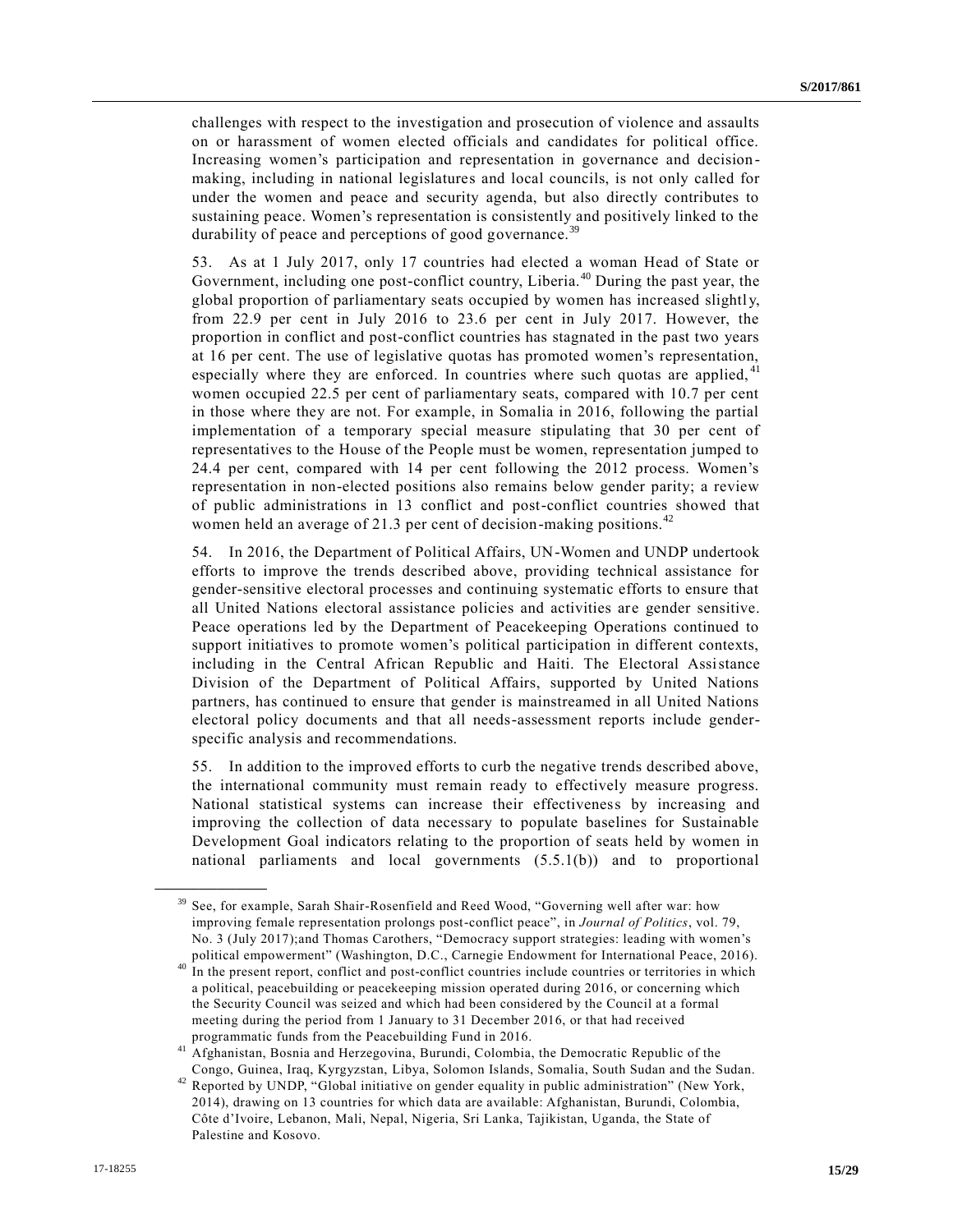representation in public institutions (16.7.1). At present, no global baselines for these indicators exist, hindering possibilities for further research on and recognition of the contributions of local-level women leaders, including in conflict-affected settings.

#### **Promotion of women's roles in disarmament, non-proliferation and arms control**

56. The past year saw the continued use of heavy and unconventional weapons, including chemical and explosive weapons, in civilian areas, with grave impacts on civilian populations, particularly in the Syrian Arab Republic. I reiterate the importance of focusing on the gender-specific effects of armed violence and the promotion of the role of women in disarmament, non-proliferation and arms control to understand how illicit arms flows and the proliferation of small arms and light weapons feed a continuum of violence. Even after the conclusion of formal peace agreements, unresolved root causes of conflict and illicit financial and arms flows often fuel gang activity and alarming rates of everyday violence, including femicide.

57. On 7 July 2017, 122 Member and observer States voted to adopt the Treaty on the Prohibition of Nuclear Weapons [\(A/CONF.229/2017/8\)](https://undocs.org/A/CONF.229/2017/8), a historic achievement resulting from decades of anti-nuclear-weapon campaigns, which engaged many women-led organizations and networks. At the Sixth Biennial Meeting of States to Consider the Implementation of the Programme of Action to Prevent, Combat and Eradicate the Illicit Trade in Small Arms and Light Weapons in All Its Aspects, held in June 2016, States noted the impact of the illicit trade in small arms and light weapons on the realization of Sustainable Development Goal 5 on gender equality.

58. Both the Treaty and the Programme of Action call for the equal and effective participation of women and men. Under the Treaty, States commit to supporting women's participation in disarmament and gender-sensitive victim assistance. The third United Nations Conference to Review Progress Made in the Implementation of the Programme of Action, to be held in 2018, presents an opportunity to continue progress and to underscore the importance of gender considerations in the control of and reporting on the proliferation of small arms and light weapons, the need for broader participation of women in disarmament and the mandatory inclusion of gender considerations in all funding applications for the United Nations trust facility supporting cooperation on arms regulation.

59. Data on and analysis of the control of illicit small arms and light weapons often fail to capture progress towards gender-specific commitments. However, the revised reporting template for the Programme of Action will contribute to accountability through the provision of data.

60. In its resolution [2122 \(2013\),](https://undocs.org/S/RES/2122(2013)) the Security Council called for women's full participation in gender-responsive disarmament, demobilization and reintegration and in security sector reform. I welcome the Council's efforts to address those requirements in recent country-specific resolutions and call upon all peace operations with such components to ensure robust gender dynamics in the planning and implementation phases.<sup>43</sup> Data from disarmament and community violence reduction initiatives implemented by the United Nations in five field missions<sup>44</sup> in 2016 indicate that 26 per cent of participants in programmes for the reintegration of ex-combatants and youth at risk were women, up from 12 per cent in 2015 and the same share as in 2014. I acknowledge initiatives to enhance women's participation

See, for example, resolutions [2295 \(2016\)](https://undocs.org/S/RES/2295(2016)) (Mali), [2301 \(2016\)](https://undocs.org/S/RES/2301(2016)) (Central African Republic), and [2344 \(2017\)](https://undocs.org/S/RES/2344(2017)) (Afghanistan).

<sup>&</sup>lt;sup>44</sup> The United Nations Stabilization Mission in Haiti (MINUSTAH), MINUSMA, the United Nations Multidimensional Integrated Stabilization Mission in the Central African Republic (MINUSCA), United Nations Assistance Mission in Somalia (UNSOM), and UNAMID.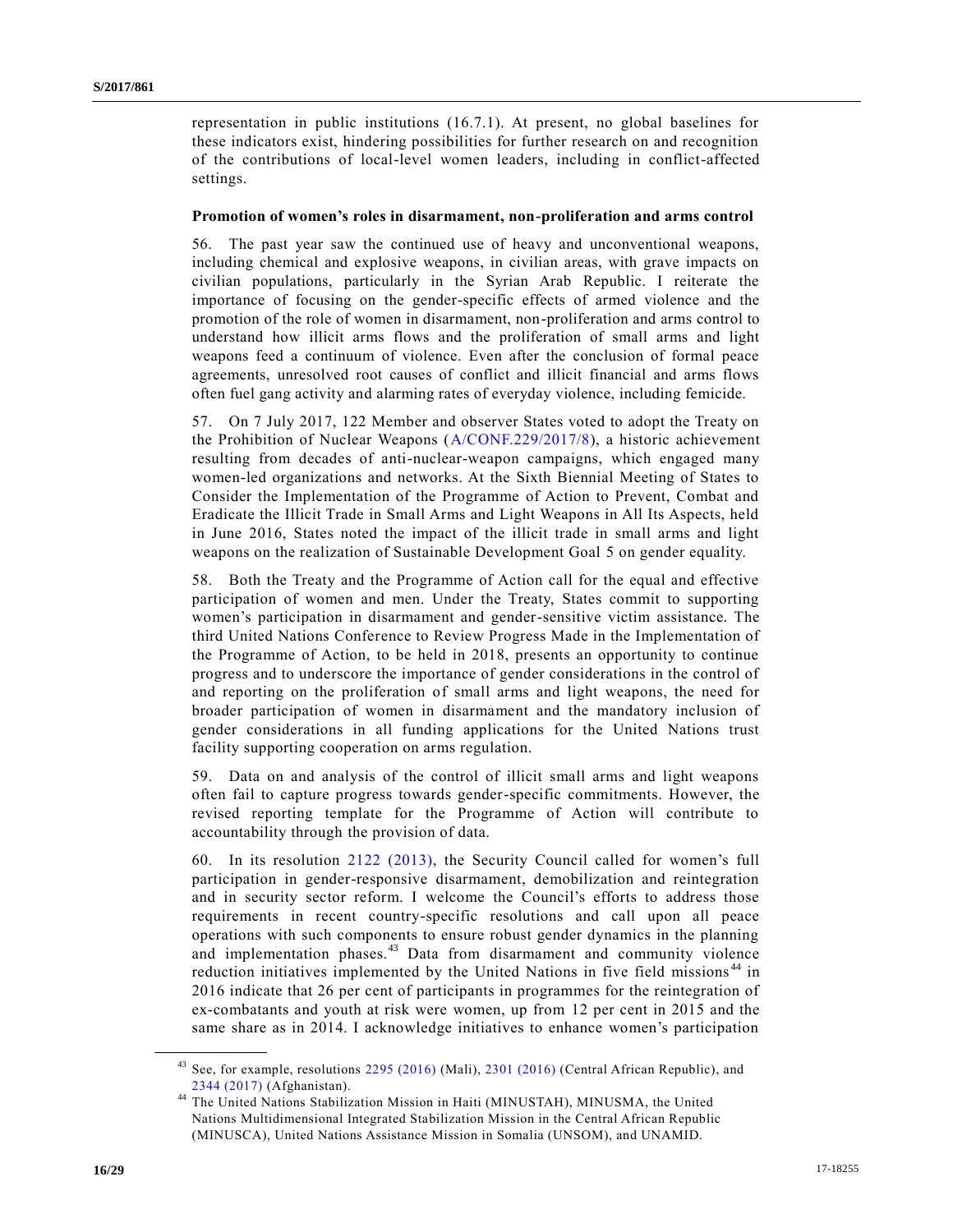in the area of mine action. For example, the United Nations Multidimensional Integrated Stabilization Mission in Mali (MINUSMA) trained victims of explosive incidents and persons with disabilities, half of whom were women, to provide risk education in their communities.

#### **Rule of law and access to justice**

61. Structural inequalities, poverty and discrimination hinder the access of women and girls to justice and security as well as to transitional justice processes. A genderresponsive legal and judicial system constitutes one of the building blocks of a resilient society. Transitional justice mechanisms and rule of law institutions in transition and conflict contexts should be supported in addressing inequality and responding to the most urgent needs of women affected by conflict, should ensure accountability for sexual and gender-based violence, should ensure the fair administration of both formal and informal justice processes and should implement specific steps to promote women in leadership positions. National justice systems must be strengthened to facilitate the investigation and prosecution of sexual and gender-based crimes consistent with international standards and in compliance with the principles of non-discrimination. Moreover, in the prosecution of members of terrorist and violent extremist groups, consideration must be given to the genderrelated nature of crimes and indeed the full body of international criminal law, including crimes against humanity and genocide, and not be limited to only the terrorist crimes themselves.

62. As judges and commissioners in transitional justice and rule of law institutions, women remain unequally represented. As at 1 July 2017, women comprised 27.7 per cent of commissioners on United Nations-supported truth commissions; in Tunisia, 5 of 11 commissioners were women; and in Mali, 5 of 25 commissioners were women. Women are also underrepresented in the rec ently established national criminal tribunals for conflict-related crimes, such as the Specialist Court for Kosovo, where 5 of the 25 judges appointed to the chambers are women. I encourage the Special Criminal Court in the Central African Republic to institute proactive recruitment strategies so as to ensure gender parity in staffing at all levels.<sup>45</sup>

63. The Global Focal Point for Police, Justice and Corrections arrangement of the Department of Peacekeeping Operations, UNDP, the Office of the United Nations High Commissioner for Human Rights (OHCHR), UNHCR, UN-Women and the United Nations Office on Drugs and Crime (UNODC) has significantly improved gender mainstreaming in United Nations assistance to Member States on the rule of law, worked to ensure the inclusion of gender perspectives in joint assessments, planning, programming, resource mobilization and the rapid deployment of expertise and supported an overall culture in support of an integrated approach to women's access to justice programming. During the reporting period, the arrangement has supported the development and implementation of joint rule of law programmes with dedicated components to develop women's capacities and meet their needs in the Central African Republic, the Democratic Republic of the Congo, Guinea-Bissau, Haiti, Liberia, Mali, Somalia, the Sudan (Darfur), the State of Palestine and Kosovo.<sup>46</sup> A significant percentage of the budget of these joint multi-year rule of law programmes has been allocated to enhance women's access to justice and to support survivors of sexual and gender-based violence in the Central African Republic (16 per cent), Mali (20 per cent), Somalia (27 per cent) and the

<sup>&</sup>lt;sup>45</sup> See MINUSCA and others, "Report of the mapping project".

<sup>&</sup>lt;sup>46</sup> References to Kosovo shall be understood to be in the context of resolution [1244 \(1999\).](https://undocs.org/S/RES/1244(1999))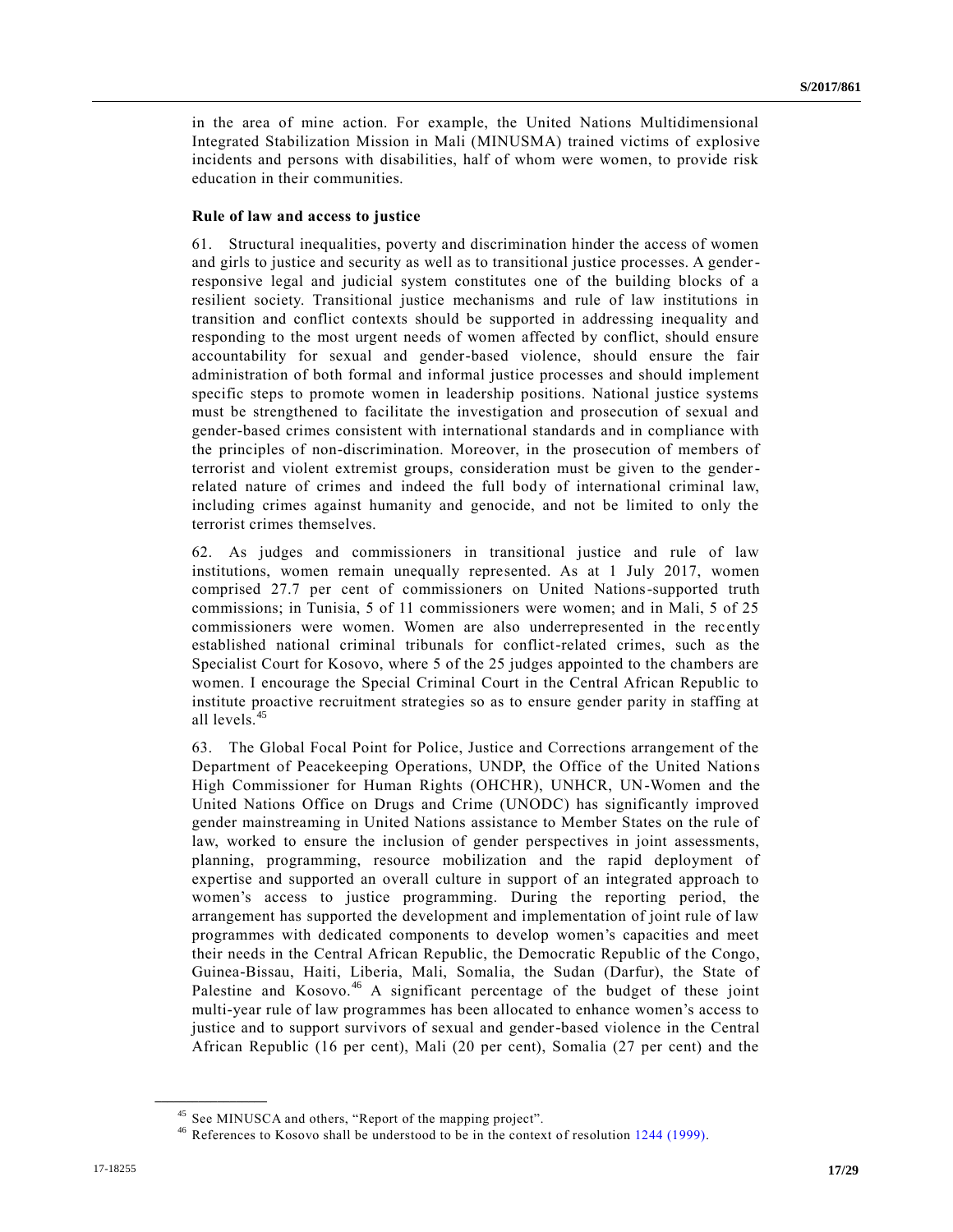State of Palestine (20 per cent), in line with the seven-point action plan for genderresponsive peacebuilding [\(A/65/354-S/2010/466\)](https://undocs.org/A/65/354).

64. In 2016 and 2017, Member States have made several notable contributions towards ending impunity. In 2017, Senegalese officials arrested a Guinean lieutenant, Aboubacar Diakité, for his role in crimes of sexual violence in Guinea, and officials in the Democratic Republic of the Congo arrested Ntabo Ntaberi Cheka, a rebel leader, for the mass rape of civilians in the country. UNDP has worked in Afghanistan to establish specialized courts to handle sexual and genderbased violence crimes and in Timor-Leste to support a mobile court initiative, bringing justice to those who are the hardest to reach. Moreover, MONUSCO worked to bring perpetrators of serious crimes, including crimes of sexual violence, to justice through prosecution support cells. In 2016, the Team of Experts on the Rule of Law and Sexual Violence in Conflict continued to strengthen the capacity of national rule of law and justice actors, and UN-Women and Justice Rapid Response deployed 19 experts on sexual and gender-based violence to participate in investigations and accountability processes, including to all United Nations commissions of inquiry. I encourage Member States to continue to provide gender expertise in credible investigations of rape and sexual and other forms of violence in line with international human rights standards.

65. Holistic, survivor-focused initiatives further contribute to enhancing access to justice. In Mali, for example, the Peacebuilding Fund has supported a multisectoral, survivor-centred approach to facilitating access to justice, resulting in an increase in the number of cases of sexual violence brought to court in the regions of Gao and Timbuktu, from 1 per cent to almost 14 per cent. In Somaliland, UNODC, in cooperation with the World Health Organization and UNFPA, piloted a global tool to bridge gaps between medical services and justice processes for survivors of sexual and gender-based violence, fostering coordination between the medical and legal systems. In Jordan, UNHCR supported the deployment of specialized lawyers in women's and girls' safe spaces in refugee camps, leading to improved access to justice for survivors of violence.

66. National authorities and civil society are also working with the United Nations to prevent and address sexual and gender-based violence and conflict-related sexual violence in Afghanistan, Côte d'Ivoire, the Democratic Republic of the Congo, Guatemala, Iraq, Liberia, Mali, Sierra Leone, the Sudan and other countries. Such efforts include legal reform, legal assistance programmes, community security programmes, specialized services for victims and survivors of violence, awarenessraising campaigns and rehabilitation programmes. In Darfur, support wa s provided for the opening of a child-friendly family visiting bay in a women's prison, and in Kyrgyzstan, the participation of women in local public safety meetings led to the prioritization of sexual and gender-based violence in crime prevention plans.

67. UN-Women and the European Union jointly support gender-sensitive transitional justice in Colombia, Mali, Nepal, the Philippines and Kosovo, championing the participation of conflict-affected women and deploying gender advisers to transitional justice mechanisms. In Liberia, UNDP and OHCHR partnered with the Independent National Commission on Human Rights to strengthen the transitional justice process, commonly known as the Palava Hut programme, and increase the number of women participants. Cambodia and Germany have cooperated on a reconciliation project that involves working with survivors of forced marriage carried out during the rule of the Khmer Rouge to tell their stories through cultural activities and providing psychological support services.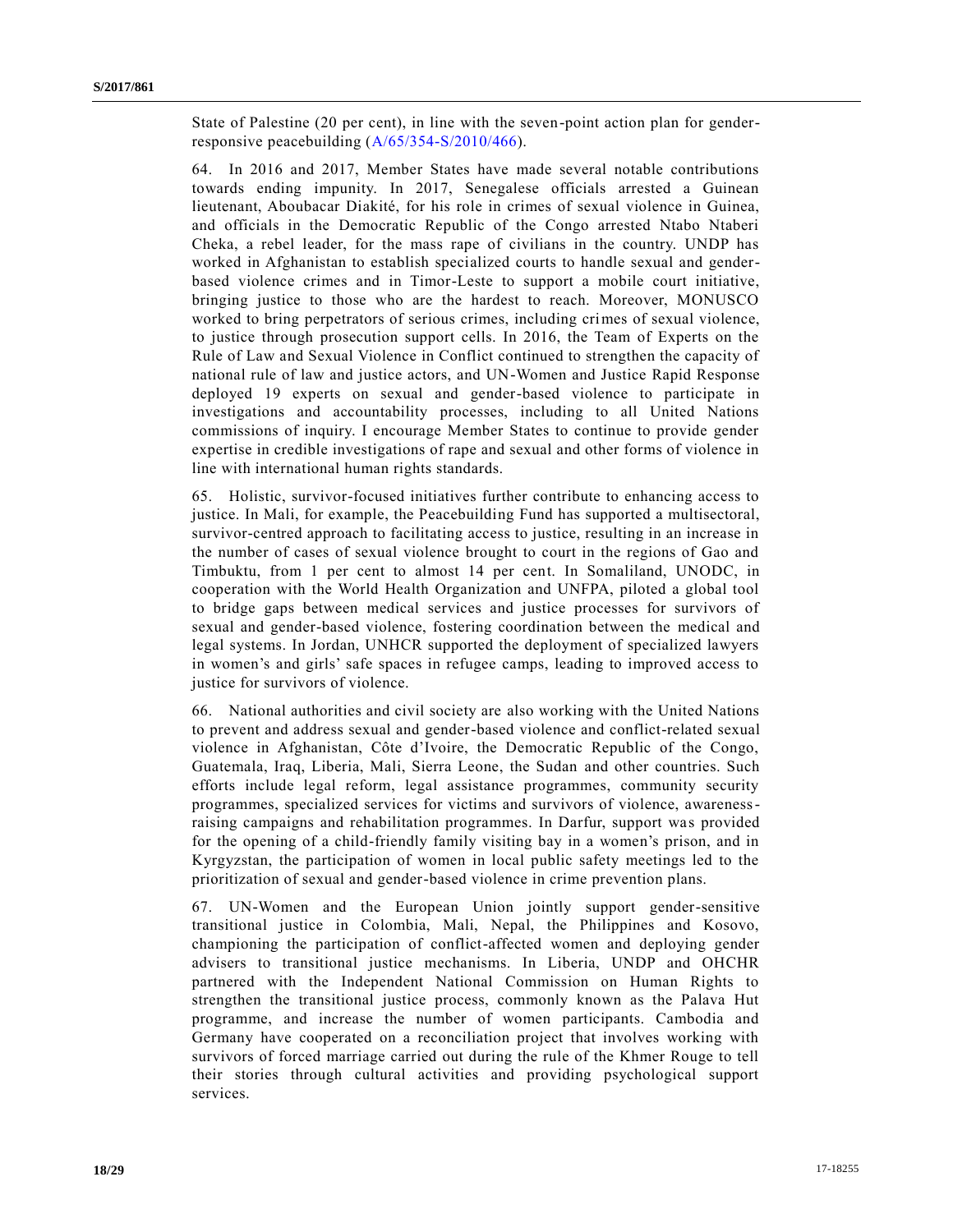## **D. Initiatives to monitor implementation and advance results**

#### **National accountability for commitments to women and peace and security**

68. As at 31 August 2017, 68 countries or areas<sup> $47$ </sup> had adopted national action plans on women and peace and security, and several other plans were in development. However, a closer analysis reveals that more than 20 national action plans have already expired or will expire soon. Moreover, of the national action plans adopted to date, only 12 have an allocated budget, and others have gaps in implementation, meaningful civil society inclusion and conflict prevention, particularly with respect to disarmament. I note efforts by Jordan and Nepal to examine the budgeting for their national action plans and urge Member States to integrate women and peace and security commitments into all national planning tools and instruments and to adopt and implement comprehensive national action plans and other frameworks on women and peace and security, with indicators to monitor progress and track allocations. I encourage countries with expired or expiring national action plans to take this opportunity to assess progress and strengthen policies, laws and programmes.

69. Currently 13 countries are implementing their second national action plan, and 7 are implementing their third. Of all current national action plans, 48 (72 per cent) have monitoring frameworks with progress indicators, and 18 (27 per cent) have designated implementation budgets, reflecting a slight increase from 25 per cent in 2016. These second- and third-generation plans are integrating emerging priorities, such as migration, climate change and violent extremism. In Nigeria, for example, the second national action plan expanded the concept of security to include issues of violent extremism, trauma and healing, disarmament and demobilization, and local or zonal action for further localization. At least seven national action plans have specifically highlighted women's roles in conflict prevention as a critical element of the women and peace and security agenda.<sup>48</sup>

70. The Women, Peace and Security National Focal Points Network, launched by 63 Member States last year in an initiative of Spain, had its inaugural meeting in April 2017 in Alicante, Spain (see [S/2017/485\)](https://undocs.org/S/2017/485). The meeting included more than 100 national focal points, government actors and civil society representatives from 61 countries discussing innovative uses of national action plans, including eliminating structural barriers to gender equality and preventing violent extremism, and civil society engagement in the design, implementation, monitoring and evaluation of such plans.

71. Transforming the international, regional and national commitments set out in resolutions on women and peace and security into local action can further ensure that local needs and priorities inform national, regional and global policy development. Currently, 15 countries are implementing the localization programme

<sup>&</sup>lt;sup>47</sup> Afghanistan, Argentina, Australia, Austria, Belgium, Bosnia and Herzegovina, Brazil, Burkina Faso, Burundi, Canada, the Central African Republic, Chile, Côte d'Ivoire, Croatia, Czechia, Denmark, the Democratic Republic of the Congo, El Salvador, Estonia, Finland, France, the Gambia, Georgia, Germany, Ghana, Guinea, Guinea-Bissau, Iceland, Indonesia, Iraq, Ireland, Italy, Japan, Kenya, Kyrgyzstan, Liberia, Lithuania, Mali, Montenegro, Nepal, the Netherlands, New Zealand, Nigeria, Norway, Paraguay, the Philippines, Portugal, the Republic of Korea, Rwanda, Senegal, Serbia, Sierra Leone, Slovenia, Solomon Islands, South Sudan, Spain, Sweden, Switzerland, Tajikistan, the former Yugoslav Republic of Macedonia, Timor-Leste, Togo, Uganda, Ukraine, the United Kingdom of Great Britain and Northern Ireland, the United States of America, the State of Palestine and Kosovo.

<sup>&</sup>lt;sup>48</sup> Those of Italy, Kenya, the Netherlands, Nigeria, Sweden, Tajikistan and the United Kingdom.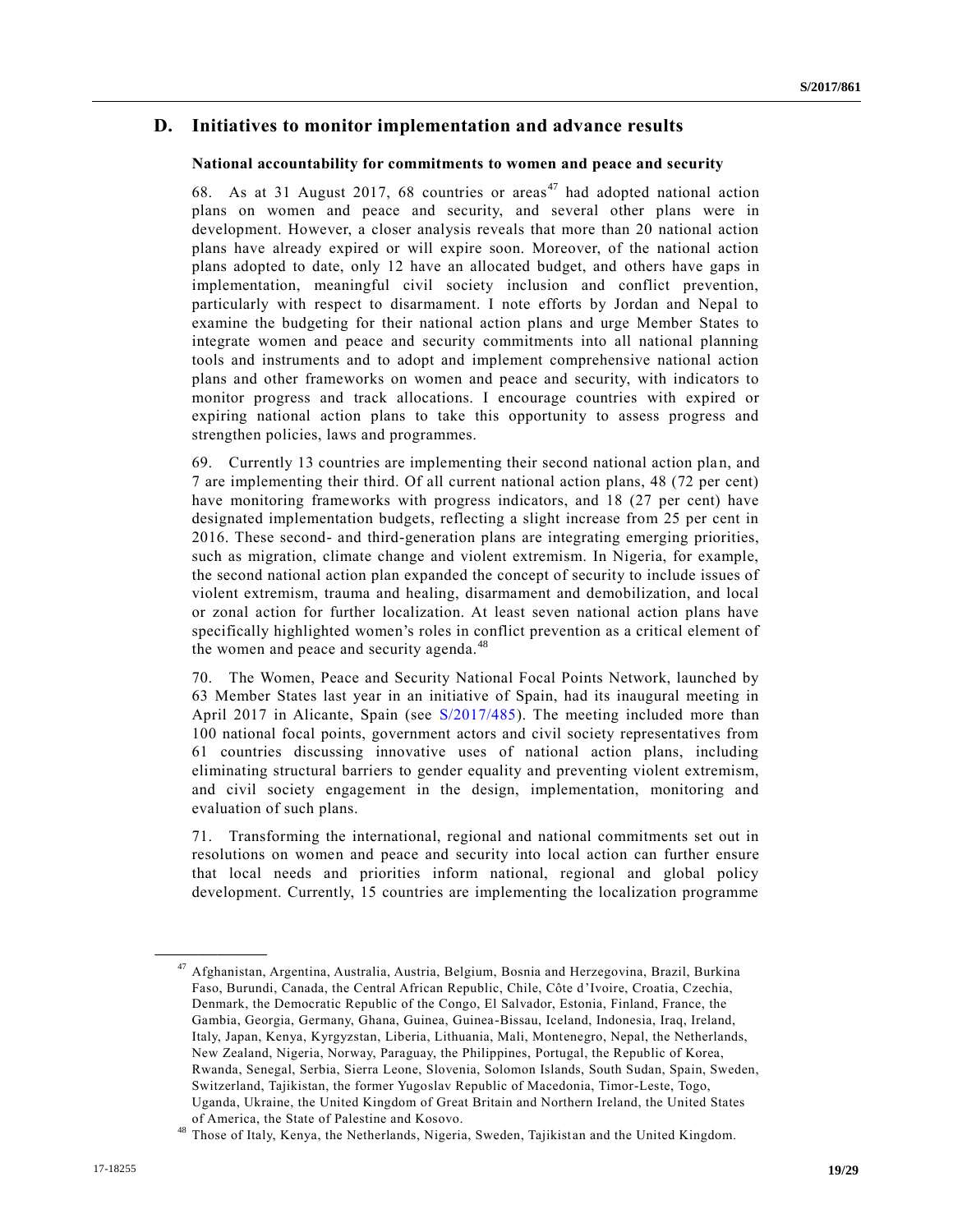facilitated by the Global Network of Women Peacebuilders.<sup>49</sup> Moreover, national policies designed to promote gender equality in foreign policy and international cooperation, such as the adoption by Sweden and Canada, respectively, of a feminist foreign policy and a feminist foreign assistance policy, further demonstrate leadership and a commitment to address the root causes of gender inequality.

72. I welcome the use of human rights monitoring and reporting mechanisms to address Member State accountability for violations of women's human rights, including in conflict and post-conflict settings. In 2016, the special procedures mechanisms of the Human Rights Council sent a total of 526 communications. Of those, 79 were sent to conflict and post-conflict countries,  $50$  with 5 pertaining to women's rights violations. The communications regarding rights violations included allegations of killings, sexual violence, harassment and threats against women human rights defenders and judges, denial of food, politically motivated prosecutions and abductions of women and girls for sexual exploitation.

73. In 2016, the Committee on the Elimination of Discrimination against Women continued to engage States regarding the implementation of the women and peace and security agenda and its general recommendation No. 30 on women in conflict prevention, conflict and post-conflict situations. Also in 2016, three of the four concluding observations addressed to conflict and post-conflict countries referenced both the agenda and general recommendation No. 30, the same percentage as in 2015.<sup>51</sup> The Committee's concluding observations for 10 non-conflict countries in 2016 referenced the women and peace and security agenda.<sup>52</sup> In 2017, the Committee adopted general recommendation No. 35 on gender-based violence against women [\(CEDAW/C/GC/35\)](https://undocs.org/CEDAW/C/GC/35), updating general recommendation No. 19, which draws an explicit link between gender, discrimination and conflict-related violence against women. I welcome the Arria formula meeting convened by Spain and Uruguay on 5 December 2016, which brought together members of the Committee and the Security Council to discuss the linkages between human rights and the women and peace and security agenda, in which the Committee was urged to recommend concrete actions to Member States for the implementation of women's human rights in conflict prevention and in conflict and post-conflict situations, including recommendations to non-conflict countries regarding extraterritorial obligations under the Convention on the Elimination of All Forms of Discrimination against Women. I encourage Member States to use the universal periodic review as an opportunity to enhance accountability for women's human rights obligations and commitments to the women and peace and security agenda.

<sup>&</sup>lt;sup>49</sup> Armenia, Burundi, Colombia, the Democratic Republic of the Congo, Georgia, Kenya, Nepal, Liberia, the Philippines, the Republic of Moldova, Sierra Leone, Serbia, South Sudan, Uganda and Ukraine.

<sup>50</sup> See footnote 40 for an explanation of conflict and post-conflict countries considered in the present report. Communications were sent to Afghanistan, Burundi, Colombia, the Democratic Republic of the Congo, the Democratic People's Republic of Korea, Guatemala, Guinea, Haiti, Iraq, Kyrgyzstan, Lebanon, Liberia, Mali, Myanmar, Somalia, South Sudan, Sri Lanka, the Sudan, the Syrian Arab Republic, Ukraine, Yemen and the State of Palestine.

<sup>51</sup> Burundi [\(CEDAW/C/BDI/CO/5-6\)](https://undocs.org/CEDAW/C/BDI/CO/5), Mali [\(CEDAW/C/MLI/CO/6-7\)](https://undocs.org/CEDAW/C/MLI/CO/6), and Myanmar [\(CEDAW/C/MMR/CO/4-5\)](https://undocs.org/CEDAW/C/MMR/CO/4). Haiti was also considered by the Committee, but without reference to women, peace and security [\(CEDAW/C/HTI/CO/8-9\)](https://undocs.org/CEDAW/C/HTI/CO/8). See footnote 40 for an explanation of conflict and post-conflict countries considered in the present report.

<sup>52</sup> Armenia [\(CEDAW/C/ARM/CO/5-6\)](https://undocs.org/CEDAW/C/ARM/CO/5), Canada [\(CEDAW/C/CAN/CO/8-9\)](https://undocs.org/CEDAW/C/CAN/CO/8), Estonia [\(CEDAW/C/EST/CO/5-6\)](https://undocs.org/CEDAW/C/EST/CO/5), Germany [\(CEDAW/C/DEU/CO/7-8\)](https://undocs.org/CEDAW/C/DEU/CO/7), Ireland [\(CEDAW/C/IRL/CO/6-7\)](https://undocs.org/CEDAW/C/IRL/CO/6), Jordan [\(CEDAW/C/JOR/CO/6\)](https://undocs.org/CEDAW/C/JOR/CO/6), the Netherlands [\(CEDAW/C/NLD/CO/6\)](https://undocs.org/CEDAW/C/NLD/CO/6), the Philippines [\(CEDAW/C/PHL/CO/7-8\)](https://undocs.org/CEDAW/C/PHL/CO/7), Rwanda [\(CEDAW/C/RWA/CO/7-9\)](https://undocs.org/CEDAW/C/RWA/CO/7) and Turkey [\(CEDAW/C/TUR/CO/7\)](https://undocs.org/CEDAW/C/TUR/CO/7).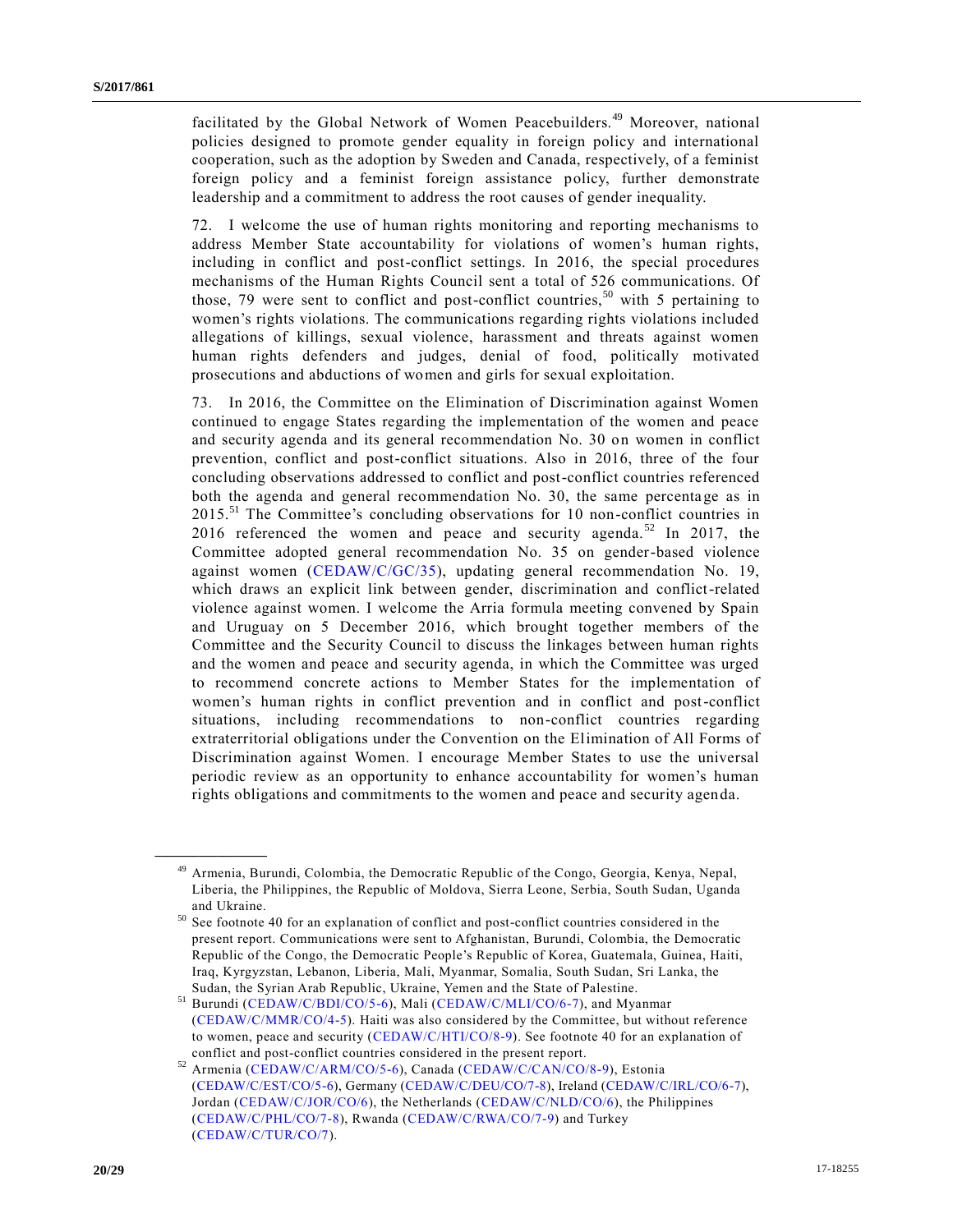74. In 2016, four conflict and post-conflict countries underwent the universal periodic review<sup>53</sup> and engaged on issues relating to women and peace and security, including sexual violence, women's political participation and the adoption of national action plans. In total, 10 of the 14 countries reviewed in 2016 received questions, comments, and recommendations to address legacies of conflict or violence through the women and peace and security agenda. <sup>54</sup>

75. National human rights institutions are also a critical link in the chain of accountability for women human rights violations and contribute to the prevention of human rights violations and conflict altogether. As at 31 July 2017, of the 31 countries and territories reviewed for the present report, 17 had national human rights institutions accredited with A or B status and two had an ombudsperson institution. This is an increase of one institution and one ombudsperson over the past year. Nine of those bodies have specific units, departments or committees dealing with issues relating to women's rights and gender equality.

#### **Regional efforts to enhance implementation**

76. At a time when the causes and effects of conflict regularly spill across borders, regional efforts for the coordinated implementation of commitments to women and peace and security are increasingly important, and I welcome opportunities for enhanced collaboration in this regard. As at 31 August 2017, 10 regional organizations had adopted dedicated implementation frameworks, <sup>55</sup> including regional action plans, on women and peace and security, with one new plan adopted in 2017 by the Southern African Development Community. Regional organizations provide important platforms for increased cooperation. For instance, in 2017 the African Union Commission and UN-Women, with support from Germany, launched the African Women Leaders Network, bringing together approximately 80 participants from across Africa to enhance women's leadership for a more sustainable, inclusive and peaceful continent.

77. The data available on women's representation and leadership in regional organizations indicate signs of stagnation. As at December 2016, 27 per cent of all senior posts — at Headquarters and in the field combined — in reporting organizations were occupied by women, only a slight increase over the 25 per cent reported for 2015, with mixed results across organizations. I encourage all regional organizations to enhance efforts to increase the representation of women in leadership positions within and outside their organizations.

### **Actions by the United Nations**

**\_\_\_\_\_\_\_\_\_\_\_\_\_\_\_\_\_\_**

78. I recognize that the United Nations must do more internally to advance the women and peace and security agenda, moving forward with efficiency, accountability and a renewed commitment to gender equality and women's representation. Currently, reporting demonstrates uneven progress in several areas, including gender parity and architecture and resource tracking and allocation for gender equality. Entities with strong specific gender policies and plans in place consistently outperform others (see, e.g.,  $E/2017/57$  and  $E/2017/57/Corr.1$ ). I am

 $^{53}$  Haiti, Somalia, South Sudan and the Syrian Arab Republic.<br> $^{54}$  Haiti, Mozambique, the Niger, Benue New Guinee, the Benue

<sup>54</sup> Haiti, Mozambique, the Niger, Papua New Guinea, the Republic of Moldova, Sierra Leone, Somalia, South Sudan, the Sudan, Swaziland, the Syrian Arab Republic, Tajikistan, Timor-Leste and Uganda.

<sup>&</sup>lt;sup>55</sup> The African Union, the Economic Community of West African States, the European Union, the Intergovernmental Authority on Development, the International Conference on the Great Lakes Region, the League of Arab States, the North Atlantic Treaty Organization, the Organization for Security and Cooperation in Europe, the Pacific Islands Forum, and the Southern African Development Community.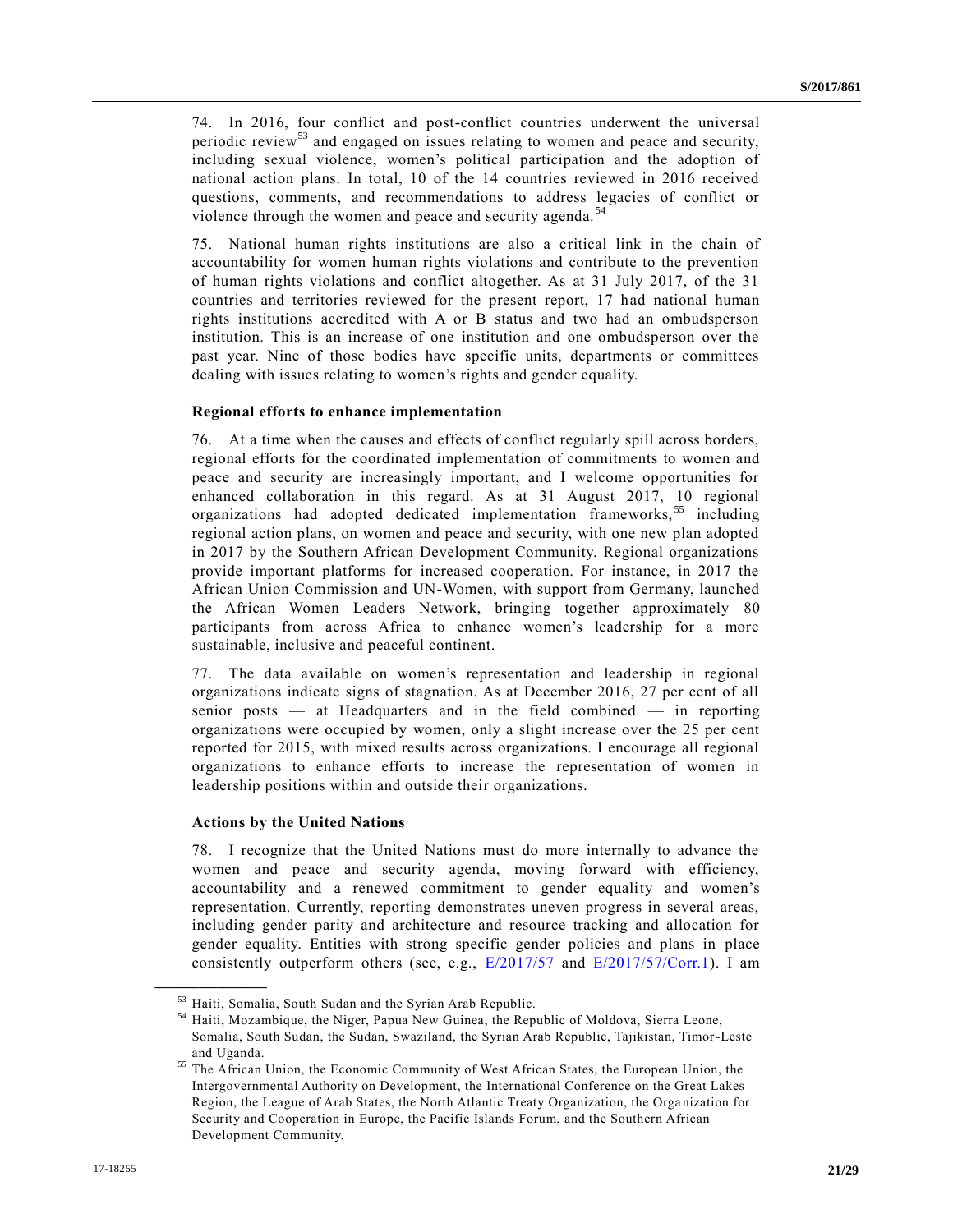pleased that several new initiatives already show signs of progress. I intend to introduce system-wide efforts to align and strengthen processes for the collection and analysis of gender statistics and data disaggregation to help inform policymaking and translate into planning, programming and reporting.

#### *Representation*

79. Achieving gender parity is one of the vital steps towards the realization of a United Nations where gender equality is at the foundation of its work, where operational effectiveness is enhanced and where our own standards are predicated on gender balance. I am personally committed to implementing the concrete measures outlined in my system-wide strategy for gender parity. Gender balance, including the valuing of diverse experience, must guide the composition of panels, fact-finding and assessment missions and other time-bound activities.

80. As at 31 December 2016, women made up 23 per cent of all senior-level (P-5 to Under-Secretary-General) staff in peace operations led by the Department of Political Affairs and the Department of Peacekeeping Operations. However, only 13 per cent of Under-Secretaries-General were women, with even lower representation among special envoys. Of all active peace operations, 23 per cent were headed by women, compared with 25 per cent in both 2015 and 2014, and 18 per cent in 2010. In terms of deputy heads, the proportion of women stood at 35 per cent, an increase from 18 per cent in 2015, 24 per cent in 2014 and 15 per cent in 2010. Of the 27 resident coordinators serving in conflict and post-conflict countries at the end of 2016, 9 (33 per cent) were women, a slight increase from 29 per cent in 2015. Beyond peace operations, the proportion of Professional posts occupied by women in conflict and post-conflict duty stations remained below 50 per cent in all entities that reported data for 2016 except UN-Women, where women held 64 per cent of such posts and 75 per cent of senior-level posts. The goal should be equal levels of representation across the board.

#### *Expertise*

**\_\_\_\_\_\_\_\_\_\_\_\_\_\_\_\_\_\_**

81. I recognize the continued need for determined implementation of the United Nations gender architecture, as well as the importance of gender advisers and women protection advisers. Dedicated technical expertise translates into normative commitments and concrete actions through strategic planning, analysis, budgeting and programme design and implementation — all critical considerations for budget negotiations taking place in the Fifth Committee for the integration of women and peace and security as a cross-cutting issue, as called for in Security Council resolutions [2122 \(2013\)](https://undocs.org/S/RES/2122(2013)) and [2242 \(2015\).](https://undocs.org/S/RES/2242(2015)) I am concerned that the drive for costeffectiveness in peace operations too often leads to decreased financial support for gender equality and women and peace and security capacity, including cuts in dedicated gender posts and reduction of their seniority levels, as seen in MINUSCA, UNMIL and the United Nations Mission for Justice Support in Haiti. I have therefore asked all relevant departments of the Secretariat, including the Departments of Peacekeeping Operations and Political Affairs, to undertake an analysis of their institutional capacity for gender mainstreaming and present a plan for strengthening it.

82. The Department of Peacekeeping Operations and the Department of Political Affairs have a dedicated workforce of 70 gender experts and a gender focal point mechanism in peacekeeping operations and Headquarters. As at 31 December 2016, 8 of 16 peacekeeping missions had gender units led by gender advisers<sup>56</sup> reporting

<sup>56</sup> UNAMID, United Nations Interim Force in Lebanon, UNMIL, the United Nations Mission in South Sudan, MINUSCA, MINUSMA, MONUSCO and MINUSTAH.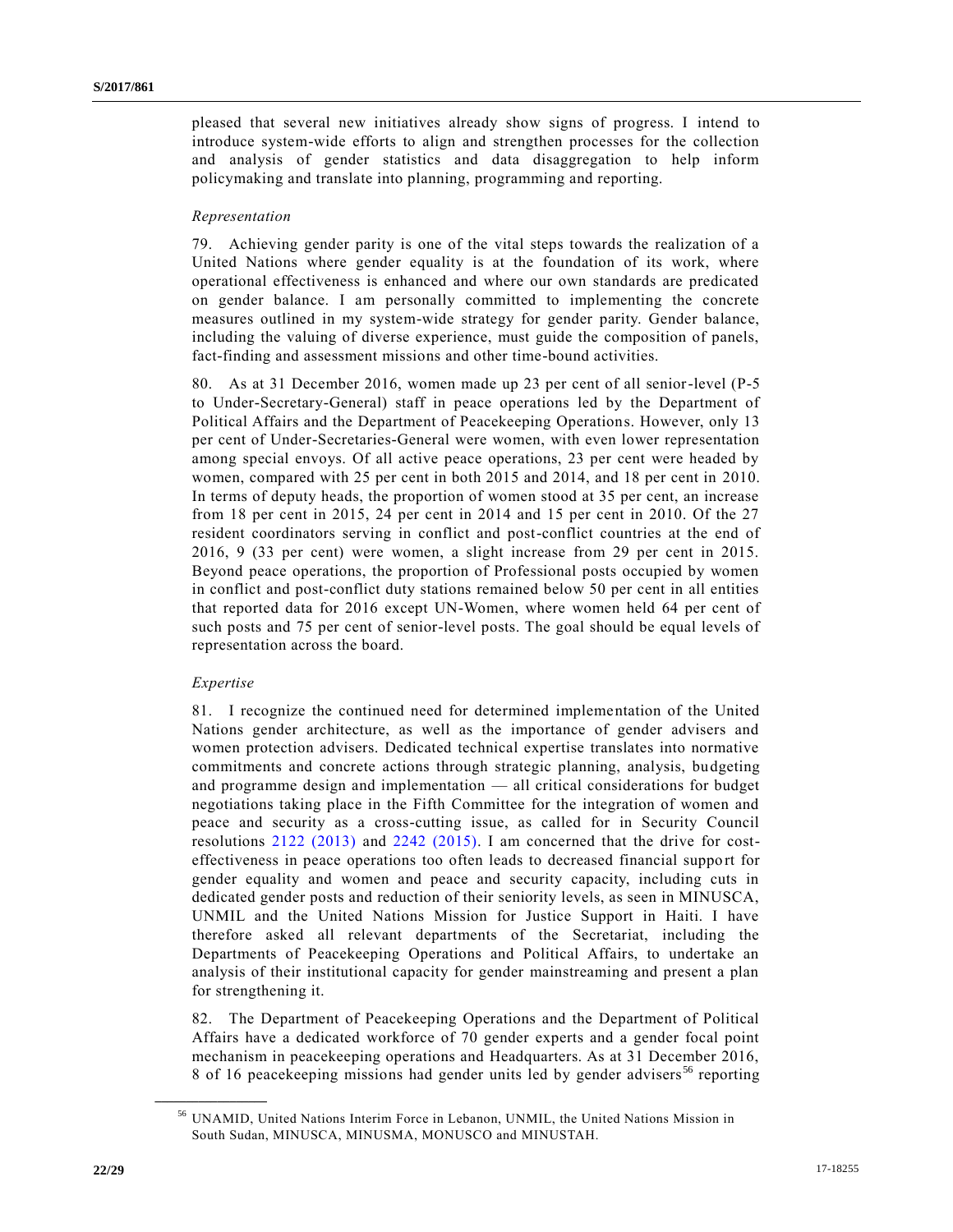to my Special Representative or Head of Mission, and 2 had gender focal points.<sup>57</sup> The Senior Gender Adviser post in MINUSMA, however, remains unfilled.

83. In 2016, there were 23 full-time gender advisers deployed to 8 of the 12 fieldbased missions led by the Department of Political Affairs, an increase from 6 out of 13 missions in 2015.<sup>58</sup> In addition, in 2016, two gender advisers served as part of the offices of special envoys of the Secretary-General.<sup>59</sup> There was a substantial increase in the overall number of gender focal points across special political missions, from 39 in 2015 to 50 in 2016.

84. I welcome efforts by both Departments to increase the visibility and responsibility of gender advisers and units within peace operations and at Headquarters, including by locating senior gender advisers in the offices of my Special Representatives. The responsibility for implementing the women and peace and security agenda in missions lies primarily with the heads of mission, but the presence of gender advisers should support gender mainstreaming in the work of all mission staff to enable more gender-responsive United Nations peacekeeping operations and special political missions. We need to continue our efforts to implement resolution [2242 \(2015\)](https://undocs.org/S/RES/2242(2015)) to enhance cooperation among the Department of Peacekeeping Operations, the Department of Political Affairs and UN-Women, including by ensuring that they provide field-based gender advisers and other mission officials with full policy, substantive and technical support for the implementation of resolution [1325 \(2000\)](https://undocs.org/S/RES/1325(2000)) and successive resolutions, making full use of respective comparative advantages.

85. In 2016, 20 international and 5 national women's protection advisers were deployed to peace operations in the Central African Republic, the Democratic Republic of the Congo, Iraq, Mali, Somalia, Sudan (Darfur) and South Sudan.<sup>60</sup> However, as at 30 September, 10 of 27 posts for women's protection advisers remained vacant, including those in the Central African Republic, the Democratic Republic of the Congo and South Sudan; the post for Darfur has been cut.

86. In addition to the Department of Political Affairs and the Department of Peacekeeping Operations, many other United Nations entities with a presence in conflict and post-conflict settings provide expertise on women and peace and security. For example, as at 31 December 2016, UN-Women had a country presence in 25 conflict and post-conflict countries and was implementing peace, security and humanitarian activities in 58 countries. Of the UNDP offices in such settings, 77 per cent have gender focal teams led by a senior manager, and the World Food Programme has 177 gender focal points. In 2016, 71 of the 131 United Nations country teams (54 per cent) had inter-agency working or theme groups with a focus on gender. Of those, 21 out of 28 country teams (75 per cent) active in conflict and

<sup>57</sup> The United Nations Interim Administration Mission in Kosovo and the United Nations Peacekeeping Force in Cyprus.

<sup>58</sup> The United Nations Support Mission in Libya, the United Nations Assistance Mission in Somalia, the United Nations Integrated Peacebuilding Office in Guinea-Bissau, the United Nations Office for West Africa and the Sahel, the United Nations Regional Office for Central Africa, the United Nations Assistance Mission in Afghanistan, the United Nations Assistance Mission for Iraq and the Office of the United Nations Special Coordinator for Lebanon.

<sup>59</sup> Namely, the Offices of the Special Envoys for the Great Lakes region and for Syria. As at 30 September 2017, the Office of the Special Envoy for Yemen had also recruited two gender advisers. Of the 25 gender advisers across field-based missions led by the Department of Political Affairs (23) and offices of special envoys (2), three are at the D-1 or P-5 level and six are at the P-4 level.

 $60$  In accordance with [A/70/357,](https://undocs.org/A/70/357) they carry out their responsibilities, including the establishment of and coordination on monitoring, analysis and reporting arrangements on conflict-related sexual violence, from within human rights components or in cooperation with them.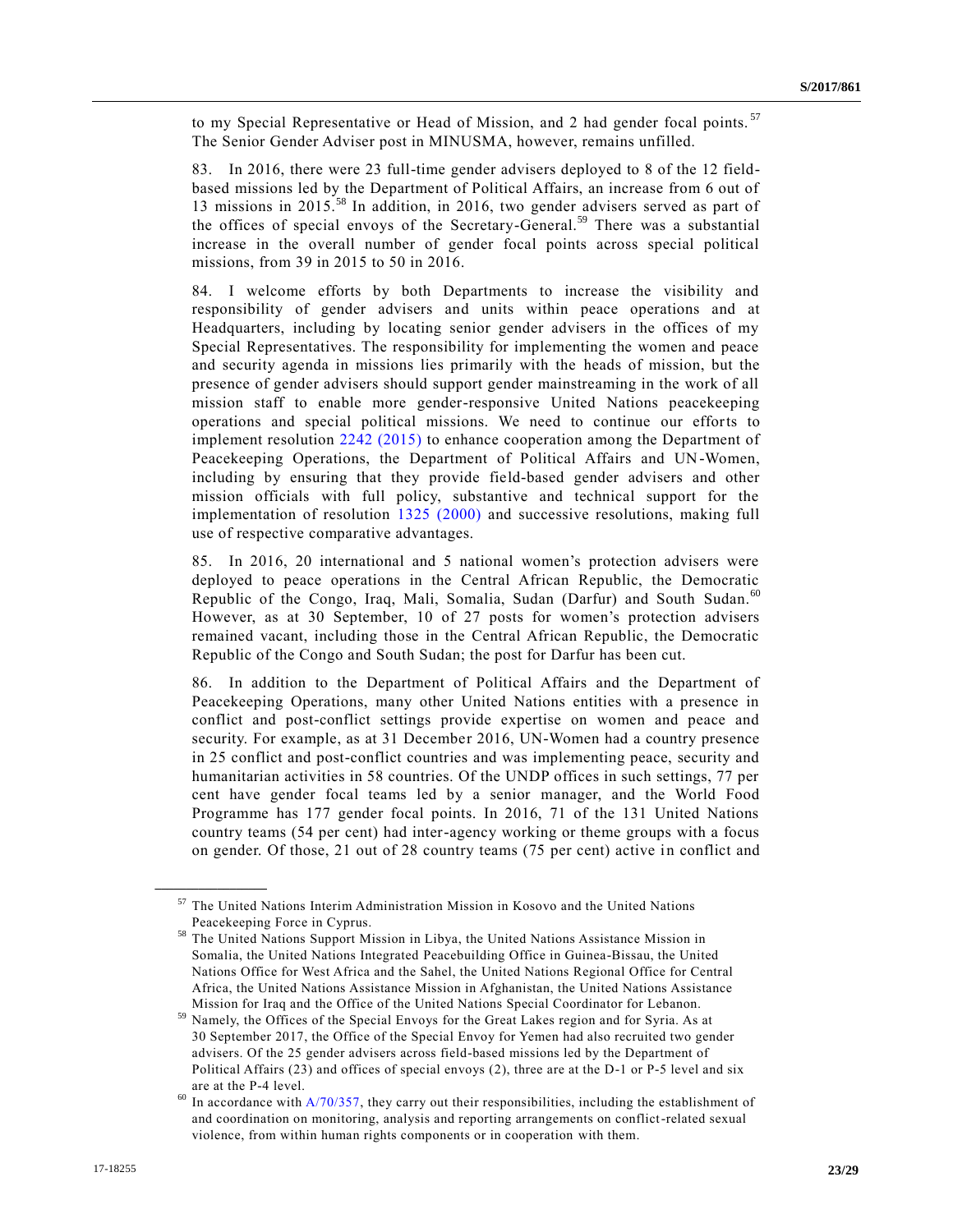post-conflict settings had such groups, an increase from 64 per cent in 2015. With proper leadership support from all country team entities, clear mandates, dedicated coordination capacity, resources and active participation by its members, those groups can serve as an important means for promoting coherence and providing strategic advice to country teams and technical support to host Governments.

#### **Work of the Security Council**

87. In 2016, there were several important innovations in the work of the Security Council in the area of women and peace and security: the convening of an informal group of experts, the inclusion of a woman civil society representative in a country specific briefing<sup>61</sup> and the adoption of the first-ever resolutions devoted solely to addressing sexual exploitation and abuse [\(2272 \(2016\)\)](https://undocs.org/S/RES/2272(2016)) and human trafficking and sexual violence and their intersection with violent extremism [\(2331 \(2016\)\)](https://undocs.org/S/RES/2331(2016)).

88. In its resolution [2242 \(2015\),](https://undocs.org/S/RES/2242(2015)) the Security Council expressed its intention to convene meetings of relevant Council experts as part of an informal expert group on women and peace and security to facilitate a more systematic approach to its work in this area and enable greater oversight and coordination of implementation efforts (see [S/2016/1106\)](https://undocs.org/S/2016/1106). With Spain and the United Kingdom as co-chairs and UN-Women as its secretariat, the informal expert group convened nine meetings in its inaugural year, on Afghanistan,  $62$  the Central African Republic,  $63$  Iraq,  $64$  Mali<sup>65</sup> and a thematic update on sexual violence in conflict by women protection advisers from several missions.<sup>66</sup> In each meeting, senior peace operation and country team leadership briefed Council experts on women and peace and security concerns and discussed potential follow-up actions by the United Nations and the Council. The sharper focus and timeliness of the information and analysis have already had an impact. For example, following an informal expert group briefing on Yemen, the Council issued a presidential statement that included a recommendation from the group calling upon the parties to ensure at least 30 per cent representation of women in peace negotiations and calling upon the United Nations to report regularly on consultations with women leaders and women's organizations in line with resolution [2122 \(2013\)](https://undocs.org/S/RES/2122(2013)) [\(S/PRST/2017/7\)](https://undocs.org/S/PRST/2017/7). I extend my gratitude to the current co-chairs, Sweden and Uruguay, for consolidating and expanding the programme of work of the informal expert group.

89. In 2016, 38 of 77 resolutions adopted by the Security Council (49.4 per cent) referenced women and peace and security, and of the 19 presidential statements issued, 11 (57.9 per cent) included such references. The percentage of resolutions referencing women and peace and security has declined, from 64 per cent in 2015, 60.3 per cent in 2014 and 76.5 per cent in 2013. However, a study of resolutions that focused narrowly on mandate renewals for 25 country situations, 10 thematic issues and counter-terrorism found that 74 per cent of those resolutions included gender-related language and that the quality and specificity of such references had improved in general across all situations. <sup>67</sup>

90. It is crucial for the Security Council to maintain its focus on the women and peace and security agenda for all country-specific situations and themes. Yet,

 $61$  See [S/PV.7824.](https://undocs.org/S/PV.7824)

<sup>&</sup>lt;sup>62</sup> See [S/2016/673,](https://undocs.org/S/2016/673) [S/2016/1059.](https://undocs.org/S/2016/1059)<br><sup>63</sup> See S/2016/672, S/2016/1105

 $^{63}$  See [S/2016/672,](https://undocs.org/S/2016/672) [S/2016/1105.](https://undocs.org/S/2016/1105)<br> $^{64}$  See S/2016/683, S/2016/1104

See [S/2016/683,](https://undocs.org/S/2016/683) [S/2016/1104.](https://undocs.org/S/2016/1104)

<sup>65</sup> See [S/2016/682,](https://undocs.org/S/2016/682) [S/2016/1103.](https://undocs.org/S/2016/1103)

 $^{66}$  See [S/2016/1107.](https://undocs.org/S/2016/1107)

See Working Group on Women, Peace and Security, "Mapping women, peace and security in the UN Security Council: 2016", 13 June 2017. Available from [www.womenpeacesecurity.org/](http://www.womenpeacesecurity.org/resource/mapping-women-peace-and-security-in-the-un-security-council-2016/) [resource/mapping-women-peace-and-security-in-the-un-security-council-2016/.](http://www.womenpeacesecurity.org/resource/mapping-women-peace-and-security-in-the-un-security-council-2016/)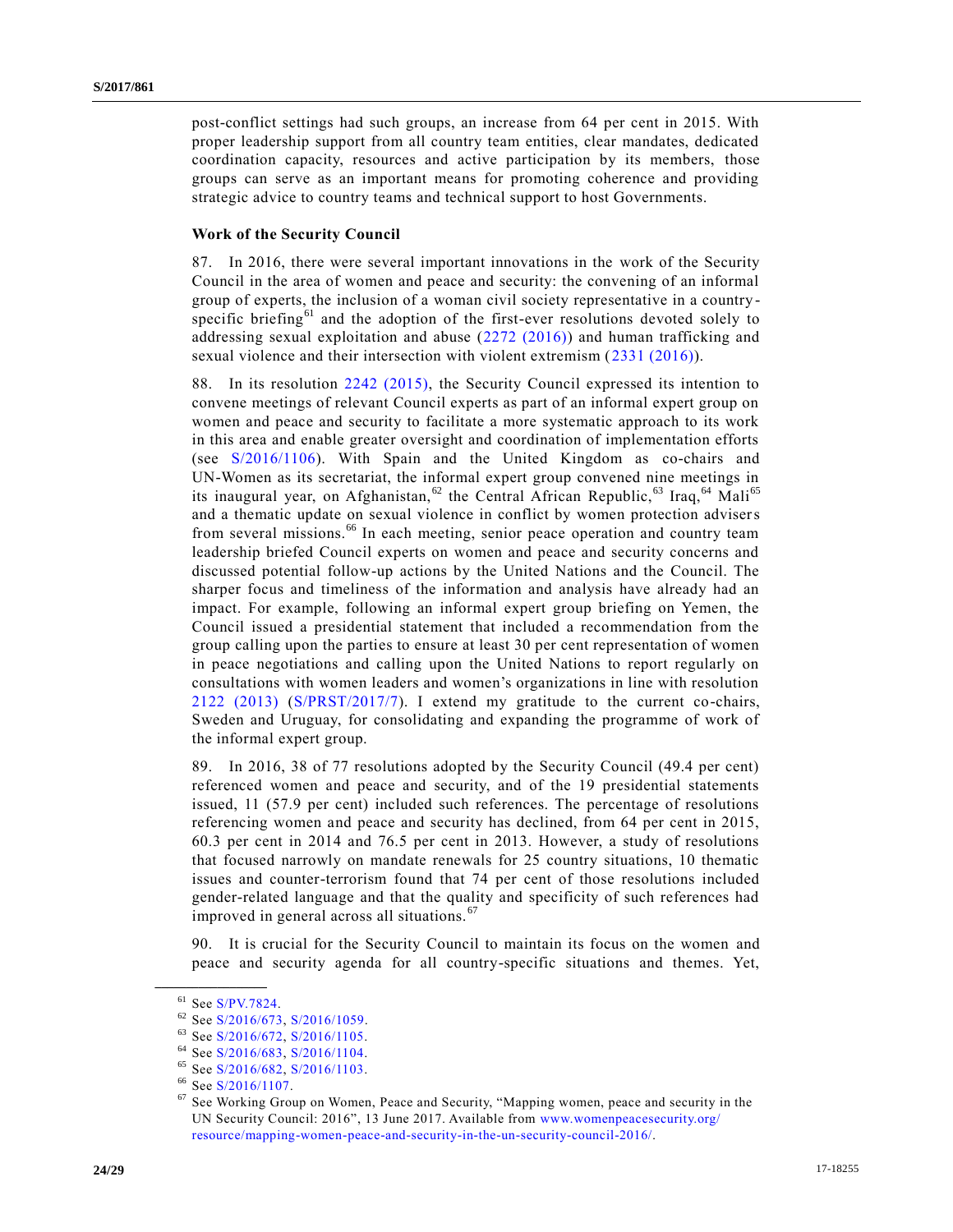inconsistencies remain and I note that gender equality and women and peace and security issues continue to be neglected in emerging or deteriorating crises or when discussing counter-terrorism or the deployment of troops. Fewer than 20 per cent of all adopted resolutions contained references to the importance of and the need to ensure freedom for civil society, women's groups and women human rights defenders.<sup>68</sup>

91. In 2016, 154 reports were submitted or transmitted by the Secretary-General to the Security Council. All 38 periodic reports on peacekeeping operations and all 26 periodic reports on special political missions contained references to women and peace and security. While analysis shows some improvement,<sup>69</sup> I call upon my Special Representatives and principals of United Nations entities to continue their efforts to enhance the quality of gender and conflict analysis in their reporting to the Council, including in sections on political developments and conflict dynamics. This includes improved disaggregation of data and targeted efforts to bring in the perspectives of women peacebuilders.

92. Greater attention to women and peace and security should also be evident in the work of the Security Council's subsidiary bodies. As at 30 September 2017,  $7^{70}$ (53 per cent) of 13 sanctions regimes contained sexual and gender-based violence as part of their designation criteria. In its resolution [2242 \(2015\),](https://undocs.org/S/RES/2242(2015)) the Council committed to ensuring that the relevant expert groups for sanctions committees had the necessary gender expertise. This expertise is represented in six sanctions regimes by international humanitarian law experts, while two sanctions regimes, for Libya and for Islamic State in Iraq and the Levant (Da'esh), Al-Qaida and associated individuals, groups, undertakings and entities, have no such expertise. The public sanctions monitoring reports contain few references to women and peace and security issues.<sup>71</sup> The Secretariat is currently developing a training module for experts on those issues. It is important that subsidiary bodies be mandated and have the capacity to integrate women and peace and security considerations within its analysis, reporting and decisions. I urge Council members to give priority and visibility to the rights of women in the designation criteria of sanctions regimes and consider adopting thematic sanctions regimes to address such global threats as sexual and gender-based violence in conflict, human trafficking, targeted abductions and killings of women and girls and gross violations of women's rights.

93. I reiterate the importance of elevating the visibility of women and peace and security during all visiting missions of the Security Council. In 2016, the Council undertook five field missions: to Burundi and Ethiopia in January; to Mali, Guinea - Bissau and Senegal in March; to Somalia, Kenya and Egypt in May; to South Sudan and Ethiopia in September; and to the Democratic Republic of the Congo and Angola in November. Four<sup>72</sup> of five terms of reference of the missions and three<sup>73</sup> of four of the briefings following the missions contained references to women and peace and security.

94. In 2016, women's civil society representatives briefed the Security Council during three open debates on women and peace and security: in March on the role of

 $68$  Ibid.

 $69$  Ibid.

 $70$  These are the Central African Republic, the Democratic Republic of the Congo, Mali, Somalia, South Sudan, Sudan, and ISIL (Da'esh) and Al-Qaida sanctions regime.

<sup>71</sup> See [S/2017/326.](https://undocs.org/S/2017/326..) Some references were also included in [S/2016/73 \(Yemen\),](https://undocs.org/S/2016/73(Yemen)) [S/2017/639 \(Central](https://undocs.org/S/2017/639(CentralAfricanRepublic))  [African Republic\),](https://undocs.org/S/2017/639(CentralAfricanRepublic)) [S/2016/805 \(Sudan\),](https://undocs.org/S/2016/805(Sudan)) and [S/2017/22 \(Sudan\).](https://undocs.org/S/2017/22(Sudan))

 $72$  See [S/2016/215,](https://undocs.org/S/2016/215) [S/2016/456,](https://undocs.org/S/2016/456) [S/2016/757,](https://undocs.org/S/2016/757) [S/2016/948,](https://undocs.org/S/2016/948) but not [S/2016/55.](https://undocs.org/S/2016/55)

<sup>&</sup>lt;sup>73</sup> See [S/PV.7647,](https://undocs.org/S/PV.7647) [S/PV.7696,](https://undocs.org/S/PV.7696) [S/PV.7819,](https://undocs.org/S/PV.7819) but not [S/PV.7615.](https://undocs.org/S/PV.7615..) There was no Security Council meeting on the mission to South Sudan and Ethiopia.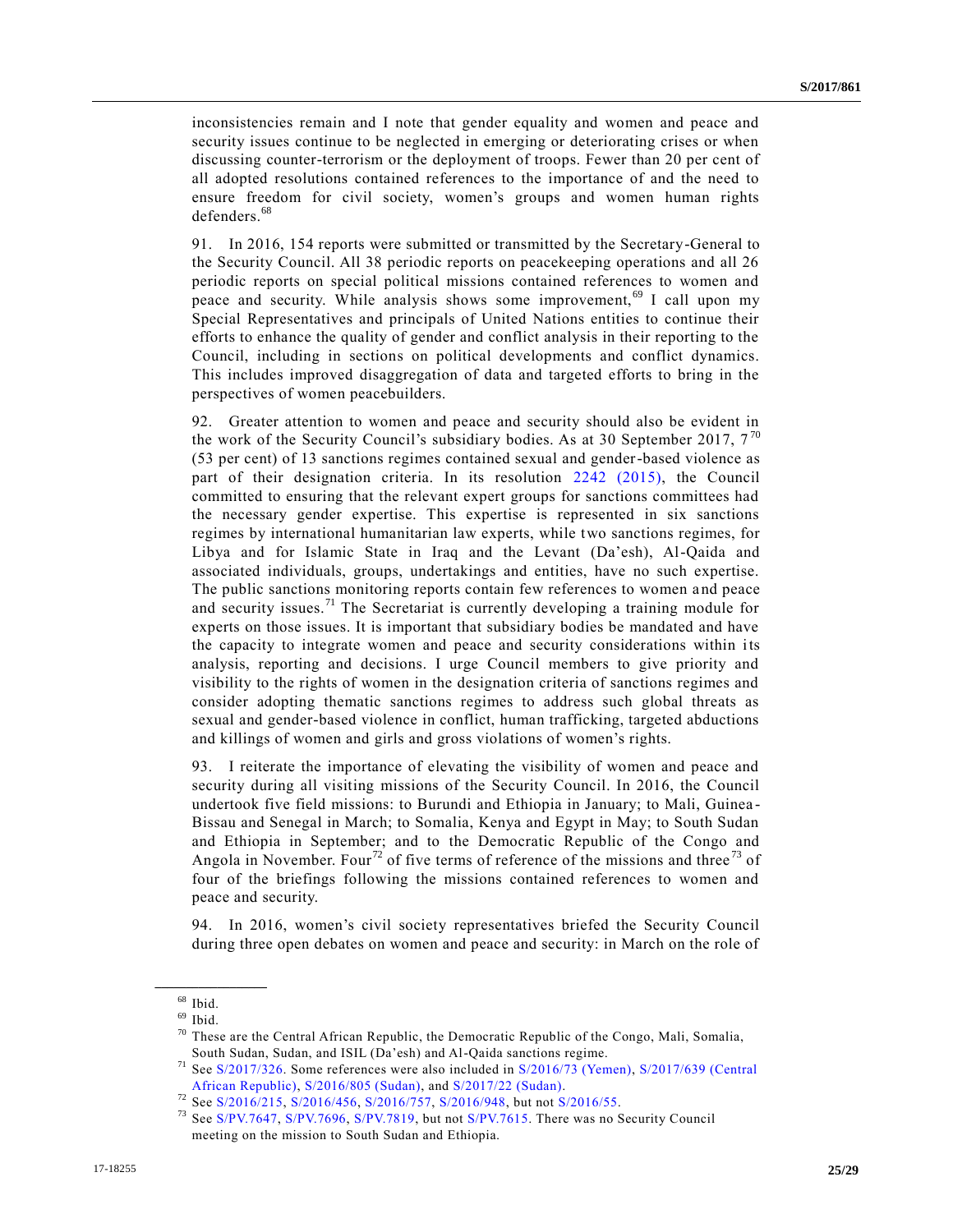women in conflict prevention and resolution in Africa;  $74$  in June on human trafficking and conflict-related sexual violence;<sup>75</sup> and in October on the implementation of the women and peace and security agenda.<sup>76</sup> I welcome the facilitating role the NGO Working Group on Women, Peace and Security plays in this process to ensure that civil society speakers are selected by civil society. In 2016, the Council invited, for the first time, a woman civil society representative to address it in a country-specific meeting on Liberia.<sup>77</sup> In the following months, six more women civil society representatives and one representative of an independent national human rights institution briefed the Council on country situations.<sup>78</sup> I urge Council members to build on this good practice and continue to invite women from civil society organizations to country-specific meetings to bring in more diverse perspectives and analysis of needs, priorities and solutions.

95. I encourage the Security Council to request regular briefings from the Under-Secretary-General/Executive Director of UN-Women and my Special Representative on Sexual Violence in Conflict, including on findings from relevant field missions, and to make greater use of the gender-related findings of commissions of inquiry supported by OHCHR and of the information and analysis generated by the meetings of the informal expert group and human rights treaty bodies, including the Committee on the Elimination of Discrimination against Women.

96. I call upon members of the Security Council to systematically use information on women and peace and security in deliberations and negotiations and to address specific questions to field leadership during all consultations. I urge the Council to ensure that all mission mandates reflect a stronger emphasis on women and peace and security and that sufficient resources and expertise are provided to facilitate the consistent delivery and monitoring of progress.

#### **Financing the women and peace and security agenda**

97. Conflict and related emergencies unravel years of developmental progress, disproportionately affecting women and compounding existing inequalities. Moreover, gender equality programming and expertise are often among the first to face budget cuts, and many entities still lack dedicated systems for measuring funding devoted to gender equality. There remains a dire need to reprioritize spending patterns, effectively coordinate funding instruments and explore innovative forms of flexible financing.

98. Overall, the use of gender markers for the programmatic work of United Nations entities operating in conflict and post-conflict settings has grown. The Peacebuilding Fund again exceeded the minimum 15 per cent target in 2016 and allocated 19.2 per cent of funds to gender equality and women's empowerment as a principal objective — attributable in part to improved gender mainstreaming and the innovative Gender and Youth Promotion Initiative. The Peacebuilding Fund, for the first time, directly supported civil society organizations, thereby bolstering partnerships and increasing constituencies for gender-sensitive and sustainable peace. The Peacebuilding Fund business plan (2017-2019) builds on those successes and raises the Fund's target from 15 to 30 per cent for allocations related to gender equality.

<sup>74</sup> See [S/PV.7658.](https://undocs.org/S/PV.7658)

<sup>75</sup> See [S/PV.7704.](https://undocs.org/S/PV.7704)

<sup>76</sup> See [S/PV.7793.](https://undocs.org/S/PV.7793)

 $77$  Liberia [\(S/PV.7824\)](https://undocs.org/S/PV.7824).

Afghanistan [\(S/PV.7896\)](https://undocs.org/S/PV.7896), Democratic Republic of the Congo [\(S/PV.7903\)](https://undocs.org/S/PV.7903), Lake Chad Basin [\(S/PV.7861\)](https://undocs.org/S/PV.7861), Somalia [\(S/PV.7873\)](https://undocs.org/S/PV.7873), South Sudan [\(S/PV.7906\)](https://undocs.org/S/PV.7906), and Yemen [\(S/PV.7954\)](https://undocs.org/S/PV.7954).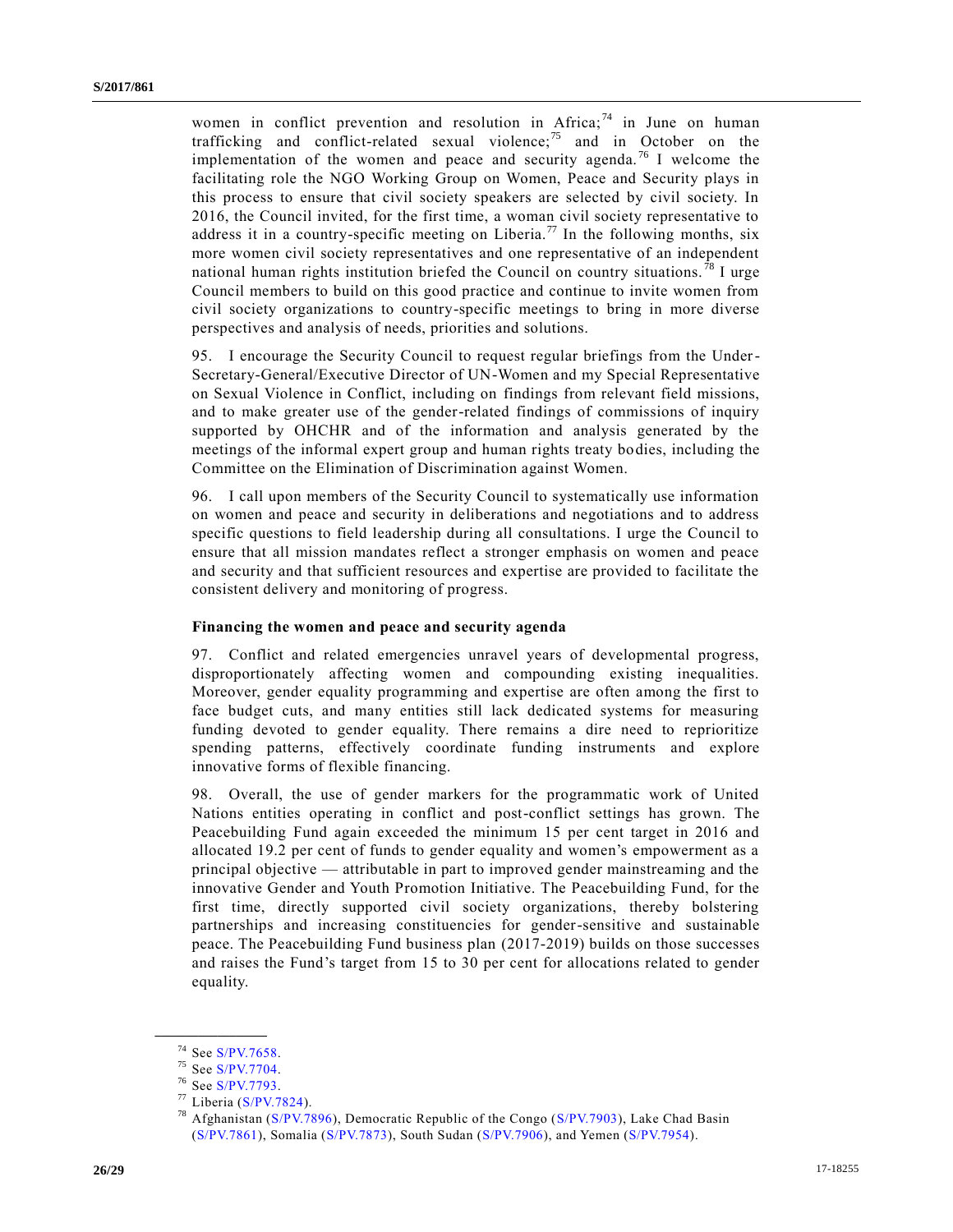99. In the case of UNDP, allocations to projects with gender equality as a principal objective stood at only 4.5 per cent, as in 2015, 2014 and 2013, which remains lower than the 6 per cent achieved in 2012. However, when taking into account UNDP projects with gender as a significant cross-cutting dimension, the figure is 46 per cent, which is above the 31 per cent observed the previous year. While UNHCR currently does not implement a tracking system, an analysis of information available through its results-based-management system indicates that approximately 11 per cent of the total operating budget for 2016 was allocated to activities having gender as a significant objective.<sup>79</sup> In 2016, up to 83 per cent of the humanitarian expenditure of UNICEF contributed to improving gender equality. UN-Women allocations to promote gender equality in peace, security and humanitarian action continued to increase in response to growing needs, reaching \$71.42 million in 2016, of which \$58.85 million went to peace and security programming and \$12.57 million to humanitarian interventions.

100. The share of sector-allocable official development assistance (ODA) supporting gender equality must also be increased. In 2015, 19.4 per cent of all sector-allocable ODA was allocated to conflict and post-conflict countries, of which 40 per cent targeted gender equality. Only 5 per cent of the gender-focused sectorallocable ODA allocated to those countries was marked as having a principal focus. I welcome the commitment of Canada to ensuring that 15 per cent of all bilateral international development assistance will be targeted specifically for gender equality and the empowerment of women and girls by 2021/22 and encourage all Member States to set similar targets for the financing of gender equality. I welcome the new Spotlight Initiative, a joint effort of the European Union and the United Nations, which will invest €500 million to eliminate violence against women and girls, and encourage others to support that effort.

101. Political commitments can translate into increased funding allocations from pooled financing mechanisms and, most importantly, increased programming resources for women and peace and security. The women's peace and humanitarian fund, established after the 2015 high-level review, is an important mechanism with which to address funding gaps for women peacebuilders and the only dedicated mechanism for providing support to women and peace and security efforts. To date, the fund has supported women's organizations in Burundi, Colombia, Jordan and the Solomon Islands and the Pacific. Despite notable results, resource constraints have limited country access to the fund, with 19 of the 23 countries eligible for support yet to receive funding.

102. I welcome other trust funds in contexts affected by conflict that are integrating good practices on gender mainstreaming. In the countries under consideration in the present report, 25 multi-partner trust funds have been established since 2010. Almost all (23 out of 25) mention gender in their core documents. However, only three, the funds on Afghanistan, Colombia and Somalia, mention use of a gender marker. The international security and stabilization support strategy trust fund in the Democratic Republic of the Congo and the joint peace fund in Myanmar are both developing systems to ensure gender marking and the allocation of sufficient resources to gender equality programming.

103. I call upon Member States to increase their funding for women and peace and security, including through domestic budget allocations, more gender-focused aid in conflict and post-conflict settings, direct support to civil society and the United Nations system and increased contributions to special funds, such as the women's peace and humanitarian fund, the United Nations trust fund in support of actions to eliminate violence against women, the United Nations fund for gender equality and

 $79$  This covers all UNHCR operations, not just those operating in conflict and post-conflict settings.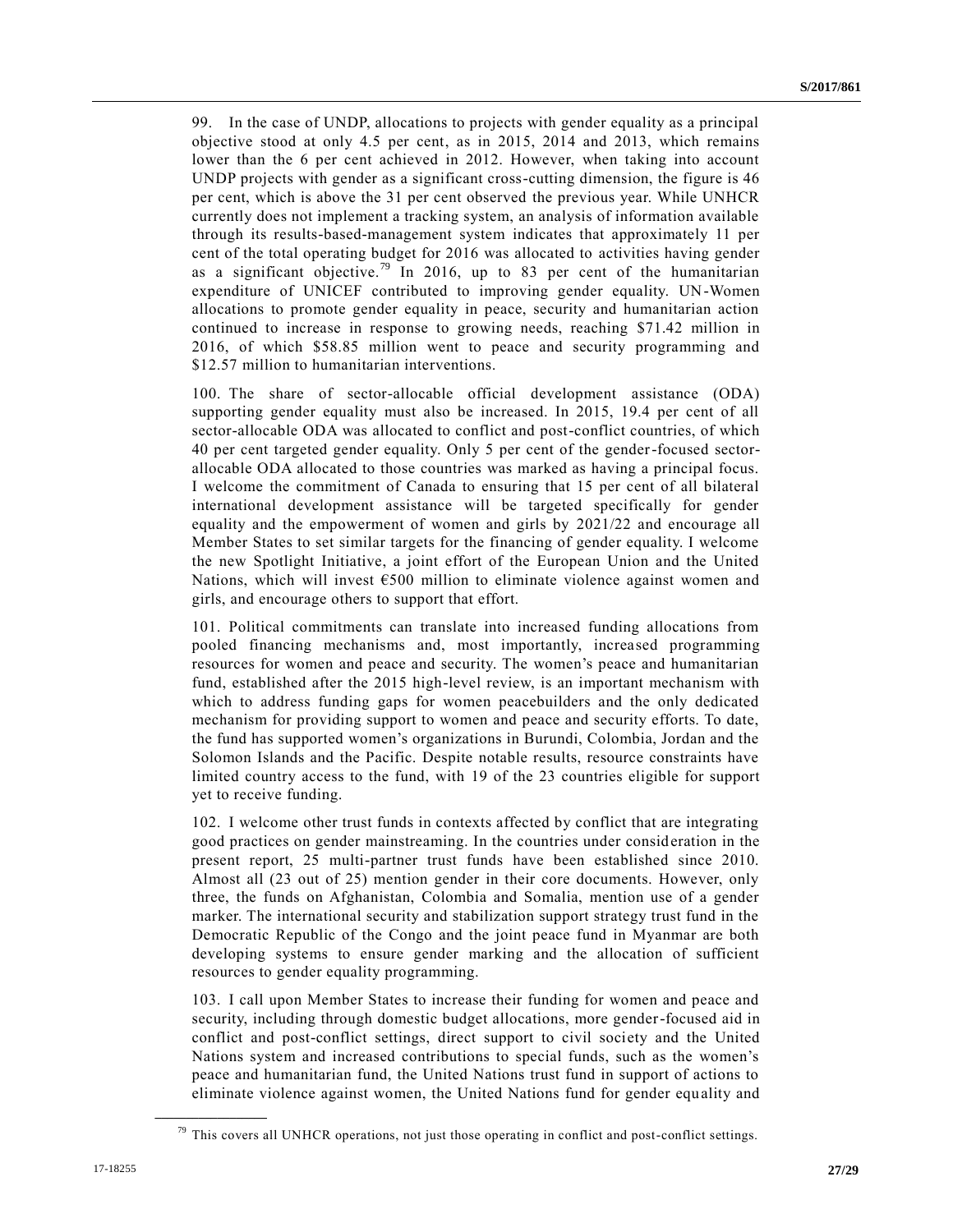the multi-partner trust fund of United Nations Action against Sexual Violence in Conflict and the Spotlight Initiative. Given the Peacebuilding Fund's track record in financing and driving innovation with regard to gender-responsive peacebuilding and sustaining peace, I call upon all donors to the Fund to maintain and increase their contributions.

104. I call upon all multi-partner trust funds in conflict-affected and fragile settings, building on the good practices noted above, to adopt and implement my target of allocating a minimum of 15 per cent of all funding to gender equality and women's empowerment as a principal objective. Resource tracking must be accompanied by improved monitoring to ensure that increased funding for programmatic activities translates into better results for women and girls. I encourage donor countries and development banks to use targets, such as 15 per cent, to direct adequate financing towards gender equality, including targeted funding with respect to the women and peace and security agenda.

# **III. Concluding observations and recommendations**

105. Each day that passes without a deepened resolve to prevent and cease conflict compounds the human suffering and environmental degradation described in the present report. Yet, the road to sustainable peace, the reinstatement of the rule of law, renewed public trust and strong guarantees of fundamental human rights is often long and daunting. While each context necessitates unique and creative solutions, all require the equal and meaningful participation and leadership of women, which has a demonstrated catalytic impact on the sustainability and effectiveness of peace processes, economic development and social prosperity.

106. Since 2000, the women and peace and security agenda has gained significant normative strength. Each pillar has been further operationalized for action with the three peace and security reviews of 2015, the 2016 World Humanitarian Summit, the 2030 Agenda for Sustainable Development and the 20-year review and appraisal of the implementation of the Beijing Declaration and Platform for Action and through dedicated regional and national policy frameworks and action plans. The Security Council has provided strong direction through its eight resolutions on women and peace and security and has mandated targeted action in country-specific and thematic resolutions, including for emerging areas. Human rights treaty bodies are also integrating the agenda into its monitoring. The frameworks and tools for implementation are in place. At this stage there is a need to shift from the ad hoc inclusion of women and peace and security and small-scale, project-based initiatives towards ensuring that women and peace and security is part and parcel of systemic change, including large-scale, transformative programmes and approaches to preventing conflict and sustaining peace.

107. Throughout the present report, I have highlighted my own commitments to implement the women and peace and security agenda, including by placing gender at the centre of my prevention platform and surge in diplomacy. My support for a transformative organizational shift towards a coordinated, robust and holistic approach to prevention includes commitments for mediation, for ending sexual exploitation and abuse and for gender parity across the Organization and at the most senior levels, including among heads and deputy heads of mission and special envoys. I commit to further addressing those areas where the United Nations is furthest behind in the representation and meaningful participation of women, including, for example, peacekeeping, where I have requested a dedicated strategy from the United Nations in consultation with troop-contributing countries to meet our outstanding targets.